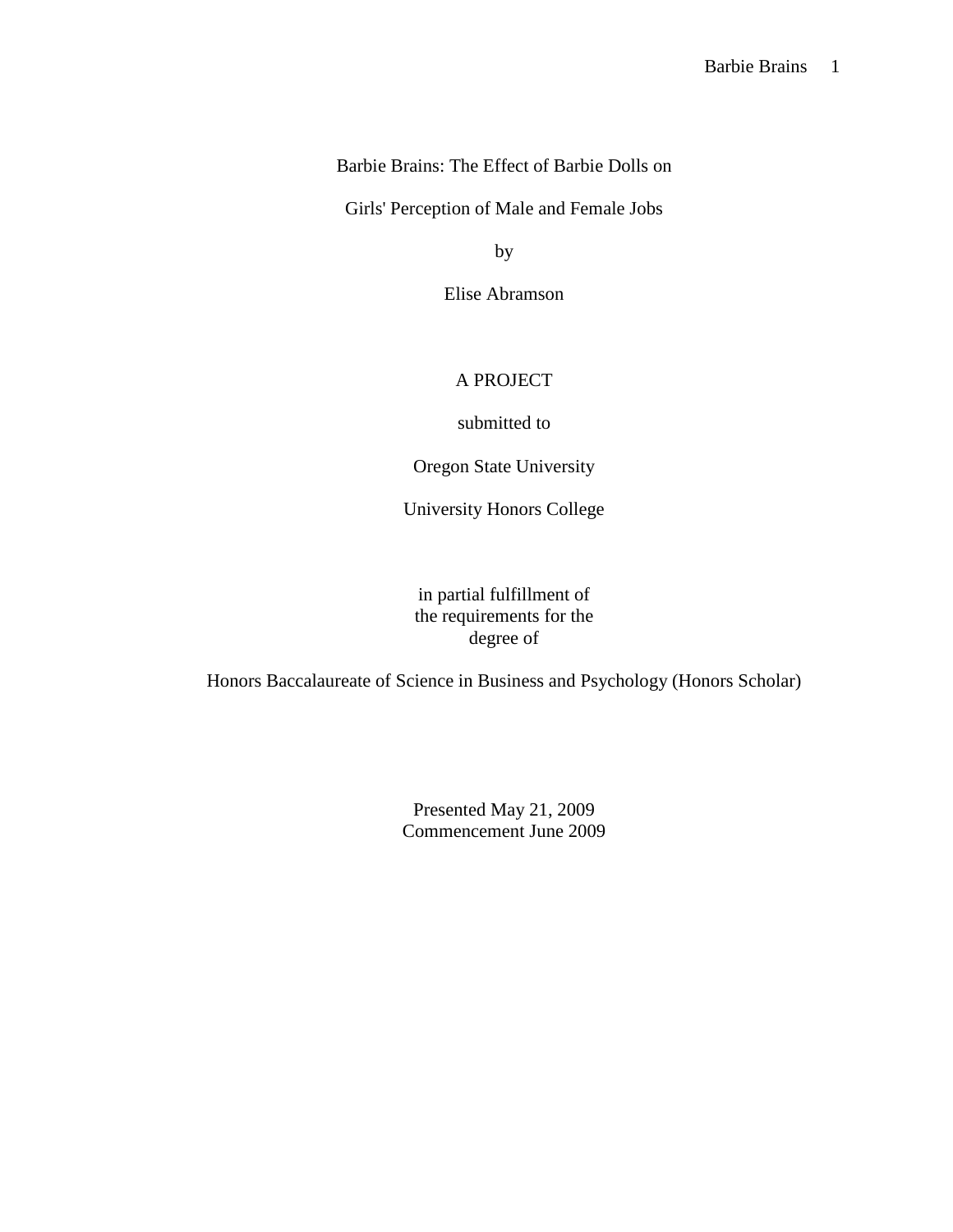# AN ABSTRACT OF THE THESIS OF

Elise Abramson for the degree of Honors Baccalaureate of Science in Business and Psycholgy presented on May 21, 2009. Title: Barbie Brains: The Effect of Barbie Dolls on Girls' Perception of Male and Female Jobs

\_\_\_\_\_\_\_\_\_\_\_\_\_\_\_\_\_\_\_\_\_\_\_\_\_\_\_\_\_\_\_\_\_\_\_\_\_\_\_\_\_\_\_\_\_\_\_\_\_\_

Abstract approved:

Aurora Sherman

 In this experiment, 16 three to eight-year-old girls from the Corvallis area came to our lab with one of their parents. After having the child play with either a Barbie Doll or a control toy for five minutes, the experimenter orally administered a questionnaire designed to assess activation of gender stereotypes about jobs and self-perceived ability related to future career ability. The main hypothesis was that after playing with Barbie, girls would be more stereotypical during a picture task. The secondary hypothesis predicted that girls who played with Barbie would say that they could do fewer careers in a question task. Results were insignificant for the main hypothesis and the secondary hypothesis.

Key Words: Barbie, fashion, doll, career, job, stereotype, gender Corresponding e-mail address: abramsoh@onid.orst.edu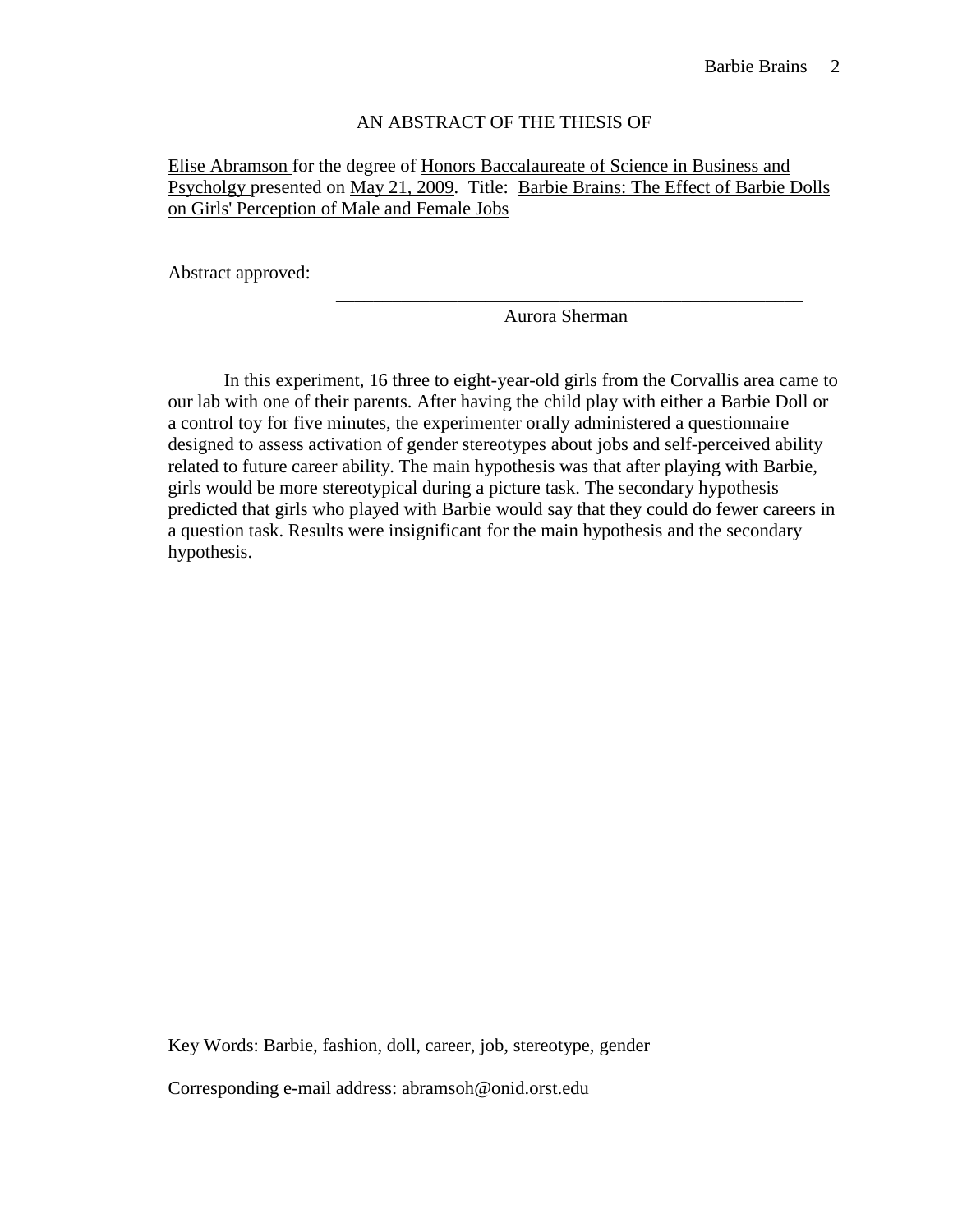Honors Baccalaureate of Science in Psychology project of Elise Abramson presented on May 21, 2009.

\_\_\_\_\_\_\_\_\_\_\_\_\_\_\_\_\_\_\_\_\_\_\_\_\_\_\_\_\_\_\_\_\_\_\_\_\_\_\_\_\_\_\_\_\_\_\_\_\_\_\_\_\_\_\_\_\_\_\_\_\_\_\_\_\_\_\_\_\_\_\_\_\_\_\_\_\_\_

\_\_\_\_\_\_\_\_\_\_\_\_\_\_\_\_\_\_\_\_\_\_\_\_\_\_\_\_\_\_\_\_\_\_\_\_\_\_\_\_\_\_\_\_\_\_\_\_\_\_\_\_\_\_\_\_\_\_\_\_\_\_\_\_\_\_\_\_\_\_\_\_\_\_\_\_\_\_

\_\_\_\_\_\_\_\_\_\_\_\_\_\_\_\_\_\_\_\_\_\_\_\_\_\_\_\_\_\_\_\_\_\_\_\_\_\_\_\_\_\_\_\_\_\_\_\_\_\_\_\_\_\_\_\_\_\_\_\_\_\_\_\_\_\_\_\_\_\_\_\_\_\_\_\_\_\_

\_\_\_\_\_\_\_\_\_\_\_\_\_\_\_\_\_\_\_\_\_\_\_\_\_\_\_\_\_\_\_\_\_\_\_\_\_\_\_\_\_\_\_\_\_\_\_\_\_\_\_\_\_\_\_\_\_\_\_\_\_\_\_\_\_\_\_\_\_\_\_\_\_\_\_\_\_\_

APPROVED:

Mentor, representing Psychology

\_\_\_\_\_\_\_\_\_\_\_\_\_\_\_\_\_\_\_\_\_\_\_\_\_\_\_\_\_\_\_\_\_\_\_\_\_\_\_\_\_\_\_\_\_\_\_\_\_\_\_\_\_\_\_\_\_\_\_\_\_\_\_\_\_\_\_\_\_\_\_\_\_\_\_\_\_\_ Committee Member, representing Psychology

Committee Member, representing Psychology

Chair, Department of Psychology

Dean, University Honors College

I understand that my project will become part of the permanent collection of Oregon State University, University Honors College. My signature below authorizes release of my project to any reader upon request.

\_\_\_\_\_\_\_\_\_\_\_\_\_\_\_\_\_\_\_\_\_\_\_\_\_\_\_\_\_\_\_\_\_\_\_\_\_\_\_\_\_\_\_\_\_\_\_\_\_\_\_\_\_\_\_\_\_\_\_\_\_\_\_\_\_\_\_\_\_\_\_\_\_\_\_\_\_\_ Elise Abramson, Author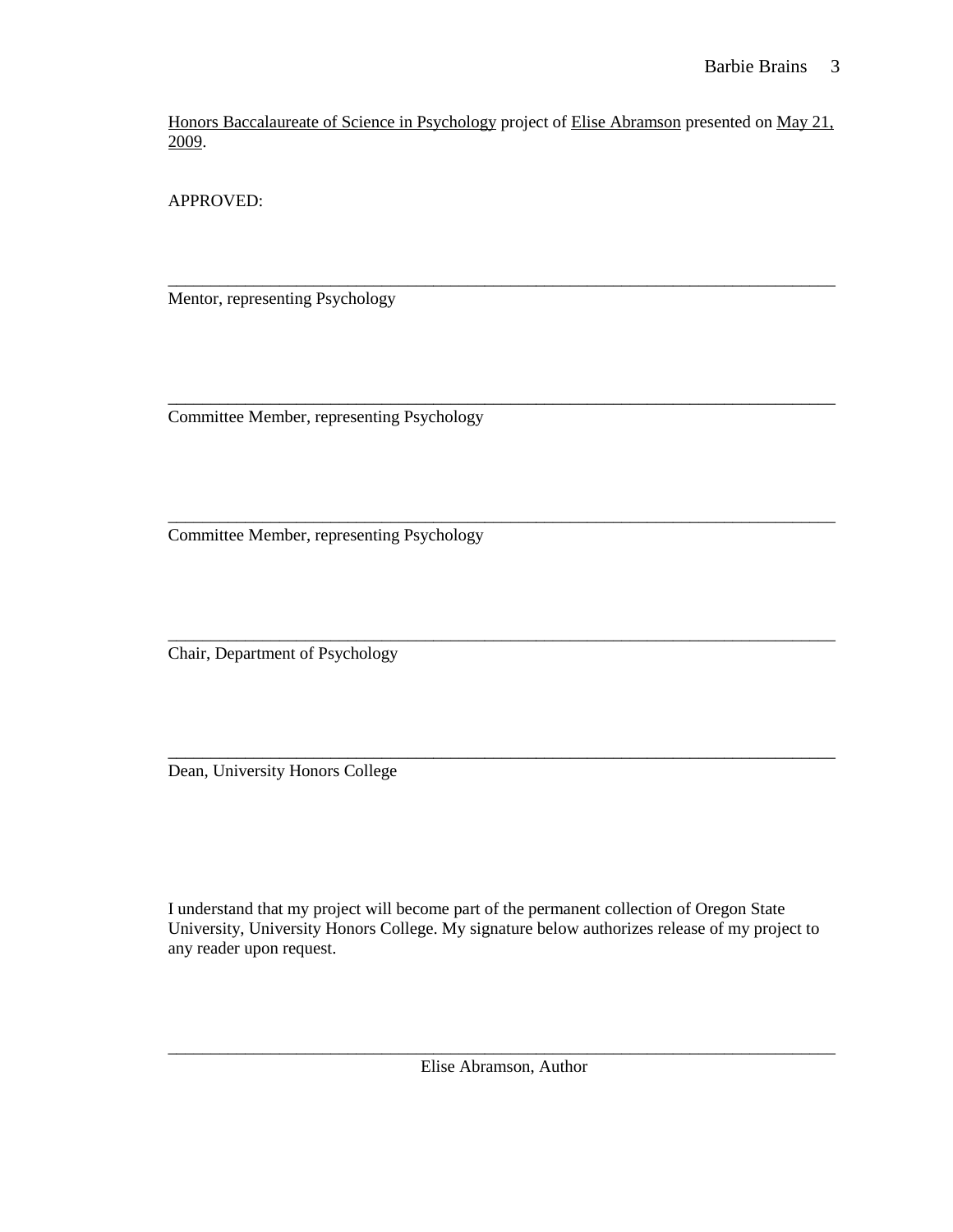### ACKNOWLEGMENT

 This thesis would not have been possible without the help of several people. First, I would like to acknowledge Dr. Aurora Sherman, my mentor, who not only helped edit this document, but also first allowed me to be part of this project. Her commitment to my academic success has never wavered and her influence on my ideas and work is undeniable. During the course of this study, we used her Development Lab and research funding.

 I would also like to thank Pua Hee, Dr. Sheman's second research assistant. She has been involved in this project for about six months and was an indispensible help in running the experiments and managing the lab. Pua also brought a fresh perspective to the study and was a sounding board for ideas.

 Finally, I would like to acknowledge two other research assistants, Rebecca McManus and Nicole Buchanan. They have taken on increasing responsibilities in the lab recently and have also begun to run this experiment.

May 21, 2009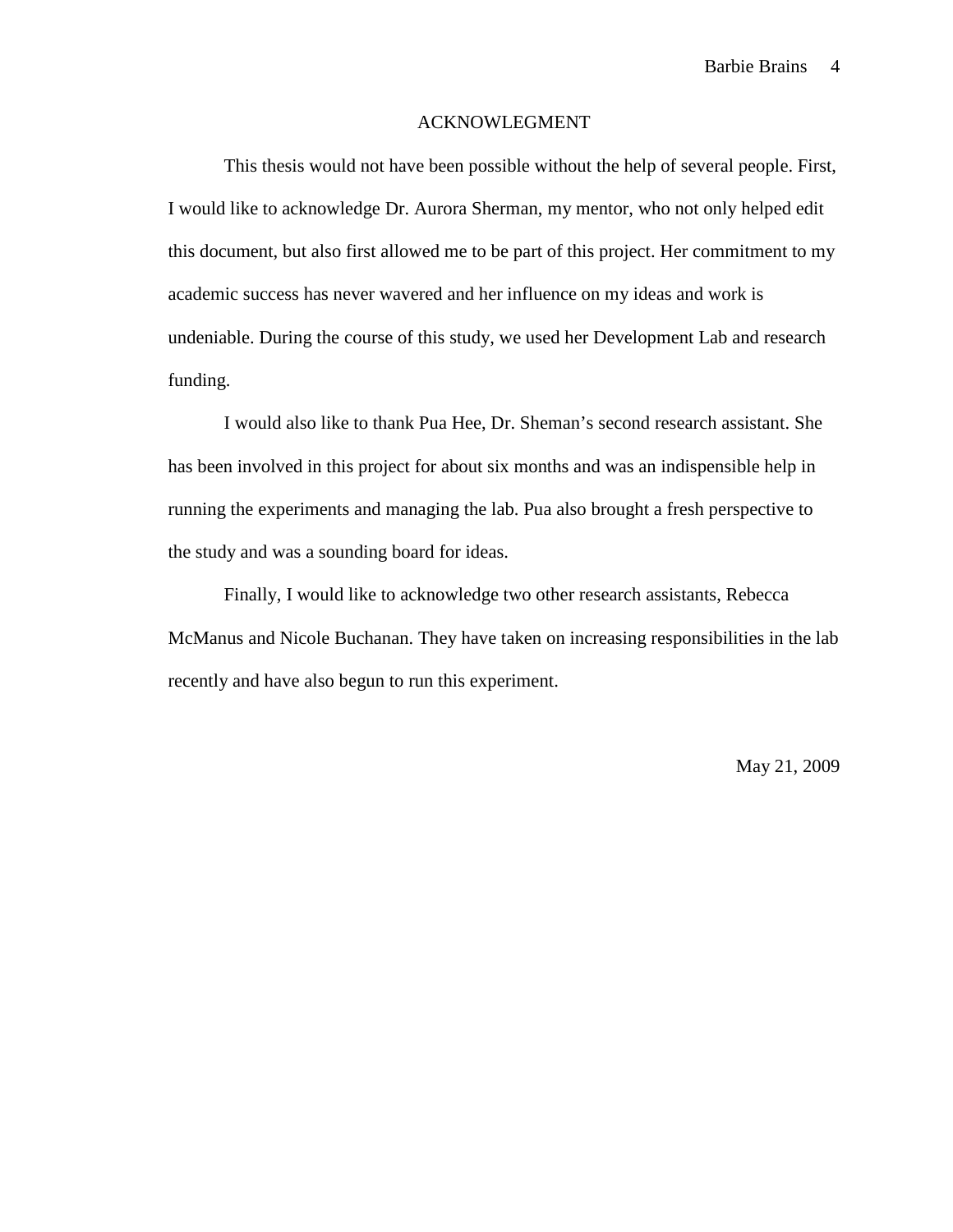Since her creation in 1959, Barbie has been a popular toy for young girls in the U.S. In 1998, on average, girls in the U.S. owned eight of these dolls and approximately two were purchased every second somewhere in the world (Turkel, 1998). With all of her popularity and the persistent part she plays in many girls' lives, little research has yet been be done on whether she might have a harmful effect on the development of the girls who love her.

#### *Problems with Barbie*

Turkel (1998) argues that all dolls are meant as transitional objects. They are meant to help children attain some independence, teach children about societal roles, and, when the dolls look older, represent how the child should look and act when they grow up. However, Barbie may represent a distorted image of independence (such as by implying that independence is gained through shopping), social roles (such as depicting a limited view of the careers women may have), and adult behavior (such as using physical looks to get what one wants) that parents would not want their children to emulate (Turkel, 1998).

Radford (2007) claimed that Barbie should be thought of as a role model, if not for her physical appearance, then for her careers; for example, during the 2004 presidential election there was a President Barbie. Radford (2007) argues that real women role models are admired because of their accomplishments and Barbie should be thought of in the same way. However, even Barbie's career incarnations are fraught with stereotypical imagery. The Dr. Barbie that was purchased for this experiment (the only current Dr. Barbie that we were able to find) says on the package that she is specifically a "baby doctor," not a pediatrician. Her only medical instruments are that of a stethoscope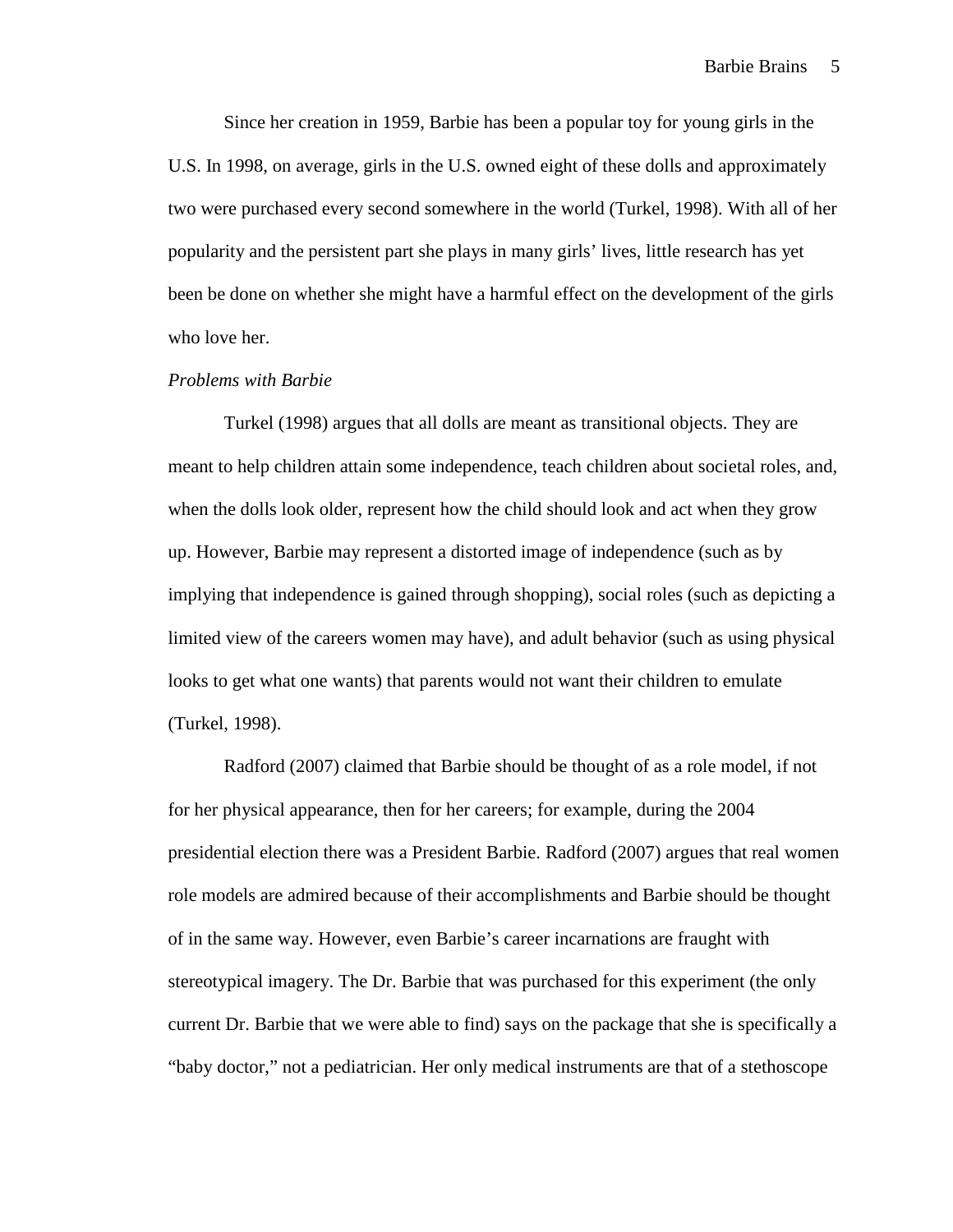and otoscope (which nurses are equally capable of using), some of the "accessories" she comes with are babies and lollipops, and she is wearing jeans with pink glitter, not professional medical attire. The message that this conveys is that though girls can grow up to be doctors, they should still be preoccupied with babies and things that are "cute" (the packaging says that her accessories include two "cute" babies). Furthermore, Veterinarian Barbie is a version of a veterinarian who only works with small, cute pets, Pilot Barbie doubles as a flight attendant, and College Barbie's dorm room does not have any books (Turkel, 1998).

Putting aside the question of whether Barbie is a good role-model because of her careers, others have problems with the message she sends to girls about their roles in society. For example, the Barbie persona focuses too much on shopping and she reinforces gender differences in ability (Turkel, 1998). One talking Barbie said, as one of her several phrases, "Math is tough" (Turkel, 1998, 169). This type of message reinforces beliefs that our culture has about gender difference in math ability even though a metaanalysis by Hyde, Fennema, and Lamon (1990) showed only a small effect size (0.15) of gender on math ability (as cited in Helgeson, 2009). Additionally, in some of the games and stories created around her, Barbie often trades her youth and looks for material possessions (Turkel, 1998).

Another problem is with Barbie's appearance. Some believe that she has an unrealistic body and that she is overly-sexualized (Brownell and Napolitano, 1994; Turkel, 1998). In fact, Barbie is based on a "German plaything for men" (Turkel, 1998, p. 169).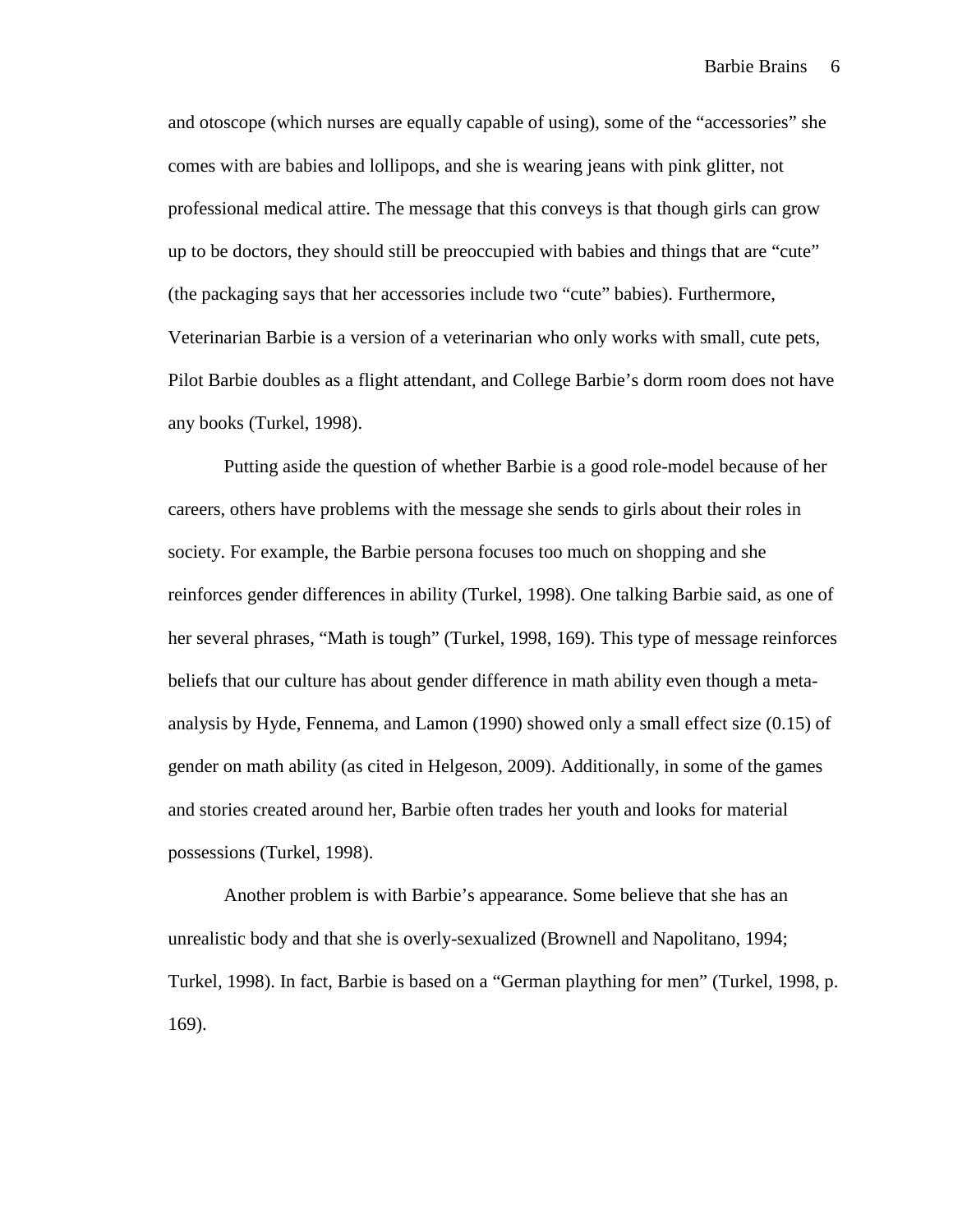Barbie's body has been shown to be unrealistic. Brownell and Napolitano (1994) took the measurements of a woman with a normal BMI (body mass index) who was twenty-two years-old, 5 foot 2 inches tall, and weighed 125 lbs. They found the measurements of this woman's hips and increased all of Barbie's measurements using a ratio that would make Barbie's hips the same size as the woman the researchers measured. The researchers found that in order for this average, healthy adult woman to attain Barbie-like proportions, she would have to increase twenty-four inches in height, decrease six inches in the waist, and gain five inches in the chest, which is not humanly possible.

Not having similar physical dimensions to Barbie, a model whose measurements are unattainable and to which some girls have substantial exposure, could lead to a detriment in body image. Change in girls' body images after exposure to a Barbie Doll has been better studied than her other difficulties and has been shown experimentally by Dittmar, Halliwell, and Ive (2006). Dittmar et al. showed a causal link between exposure to the Barbie image (as opposed to a different type of doll and control images) and an increase in body dissatisfaction in five to eight-year-old girls.

In Dittmar's et al. study (2006), 162 primarily white girls from middle class families between the ages of five to eight were recruited from six schools in the United Kingdom. They were randomly assigned to be exposed to an image of Barbie, a fullfigured doll that represented a size-16 body, or a control condition in which there were no body-like images. Girls were then assessed with both a questionnaire about body esteem and a pictorial task in which silhouettes of bodies were shown and girls indicated which one reflected their current body size and which their ideal body size. Body dissatisfaction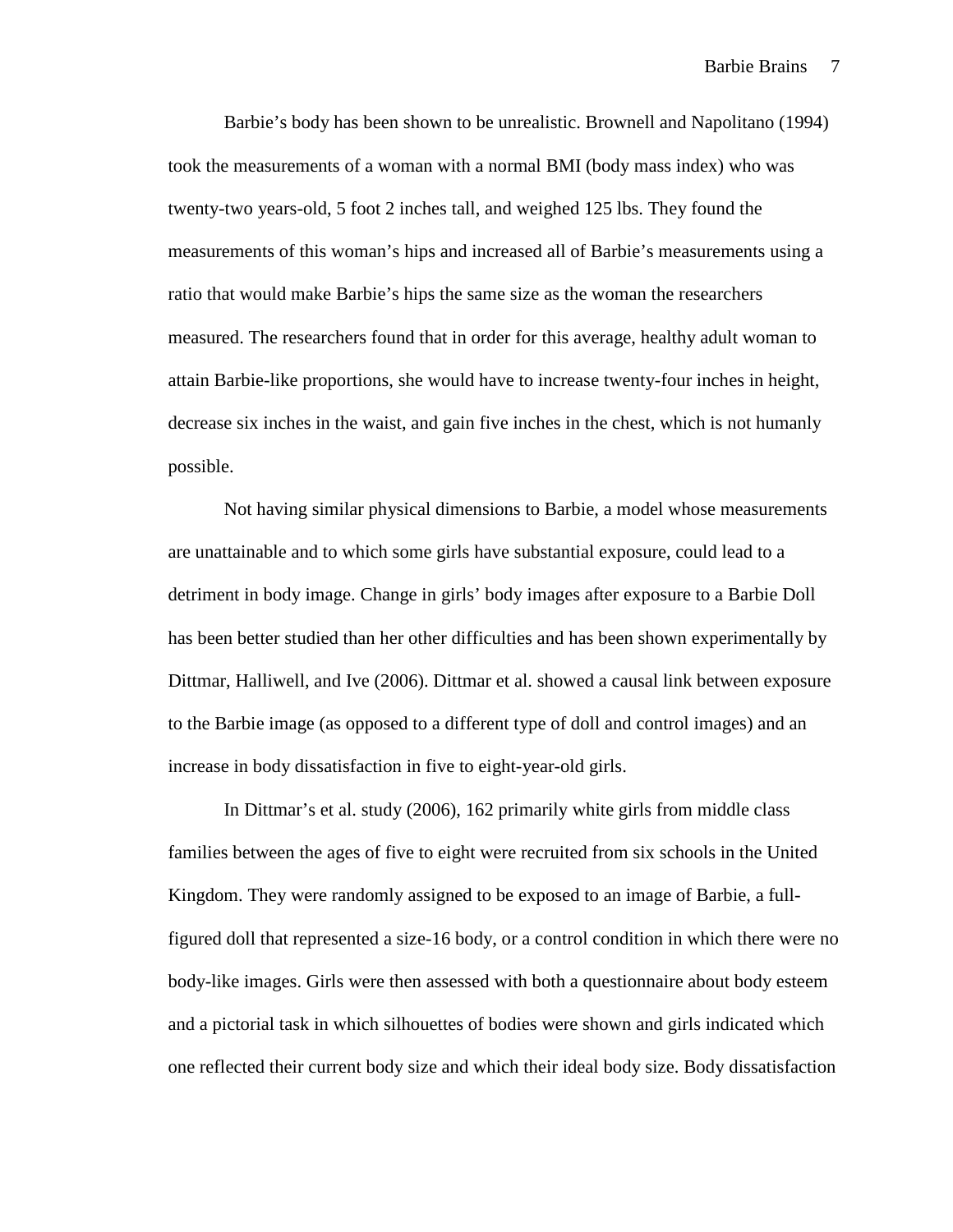was higher in girls exposed to Barbie than girls in the other conditions for most age groups. Though the impact of exposure to Barbie on body satisfaction was not significant for the oldest group of girls  $(7 \frac{1}{2})$  and older), the researchers suggested this might be because unrealistic body image by might already be internalized by that age and that early exposure to Barbie Dolls might be a part of this process. In support of this interpretation, older girls reported lower body satisfaction across all conditions compared to younger girls.

Unfortunately, body dissatisfaction is not harmless, nor does it stop as girls mature. According to National Eating Disorder Association (2005) 80% of women are dissatisfied with their bodies. Further, NEDA associates this low body image with the high incidence of eating disorders. According to their statistics, as many as ten million women in the United States suffer from and eating disorder. According to Sullivan (1995), anorexia nervosa leads more people to die prematurely than any other mental illness (as cited in National Eating Disorder Association, 2005). One of the most disturbing things about the prevalence of dissatisfied body image and disordered eating is the young age at which it begins to become an issue. Forty-six percent of nine to elevenyear-olds are at least sometimes on a diet and at least 20% of those who consider themselves normal dieters progress to having some form of eating disorder (Gustafson-Larson & Terry, 1992; Shisslak & Crago, 1995, as cited in National Eating Disorder Association, 2005).

One of the mechanisms through which Barbie may influence children is through the types of play that her image encourages. According to Kuther and McDonald (2004), there are three different ways that children play with Barbie Dolls: imaginative, torture,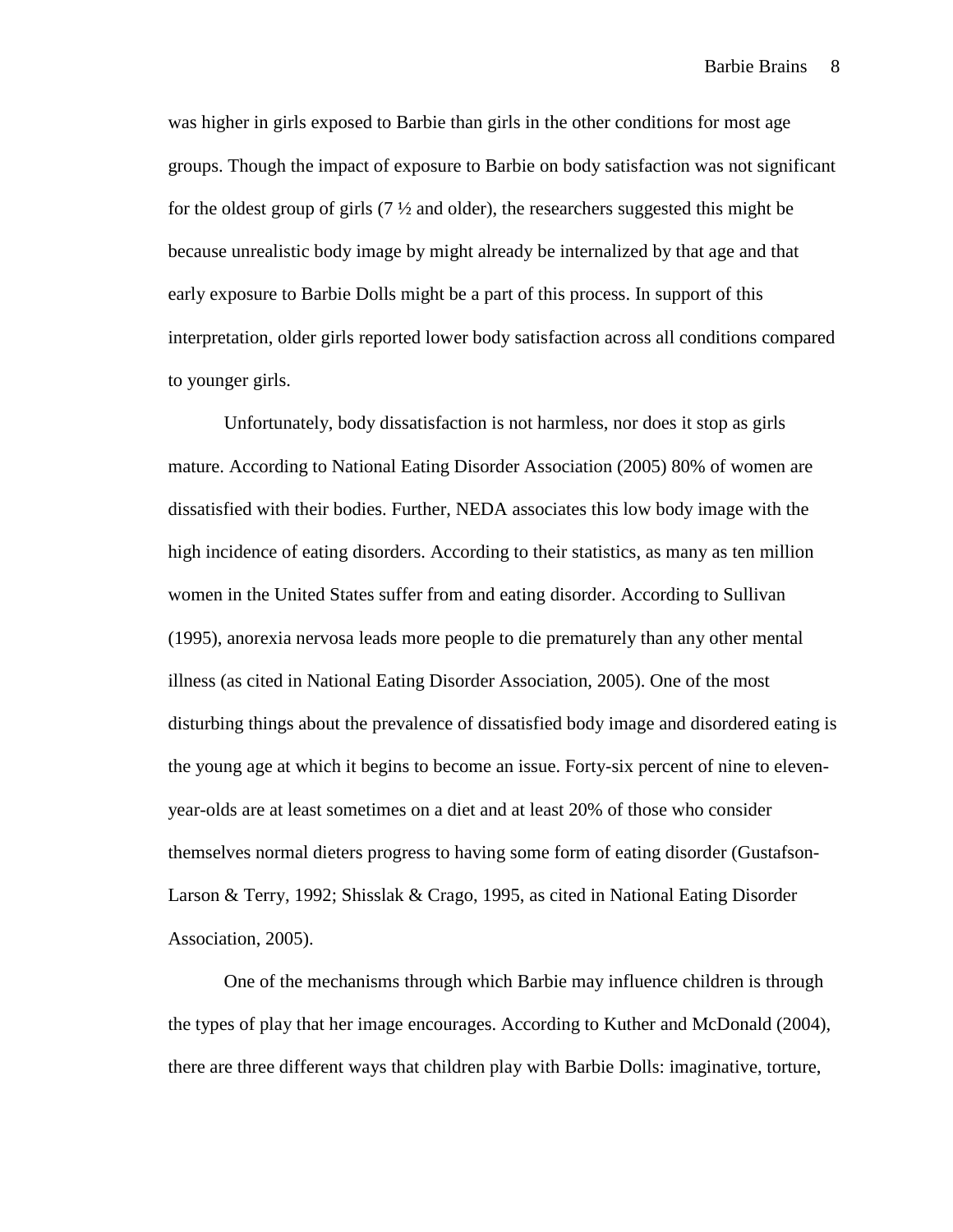and angry play. Torture and angry play are both common and involve disfiguring Barbie Dolls (torture) and acting out scenes in which Barbie did something mean to the child and punishing Barbie for it as a way of releasing emotions (angry). Though both of these types of play are interesting, it is imaginative play which tends to activate female stereotypes and is the type which we most commonly think of when we think of children playing with Barbie Dolls.

Imaginative play involves the child imagining some type of script for their Barbie to take part in. The researchers gave examples such as family life, glamorous events, and weddings. Kuther and McDonald (2004) found in their two focus groups that adolescents, to some extent, perceive Barbie to possess physical perfection. Further, "some" (N not specified) of the girls in the focus group thought of Barbie as a good role model because of her perfection, though the majority perceived that Barbie was unrealistic in terms of body image and health (Kuther & McDonald, 2004, p. 48). However, these were twelve to fourteen-year-olds who claimed that they had long ago stopped playing with Barbie Dolls. It is possible that as children grow up they hear negative things about Barbie, but by the time they form negative feelings about Barbie, many of the toy's implicit messages have been internalized and reinforced by society. Examples of these messages may include the need to pursue an unhealthy weight and unrealistic physical beauty. *Internalizing Barbie's messages* 

 Are children able to internalize Barbie's stereotypical and problematic messages, and if so, at what age? According to Martin and Halverson's model (1981, as cited in Campbell, Shirley, & Candy, 2004), gender stereotypes are the causes of sex-typed behavior and stereotyped knowledge for concrete items (such as toys) emerges at about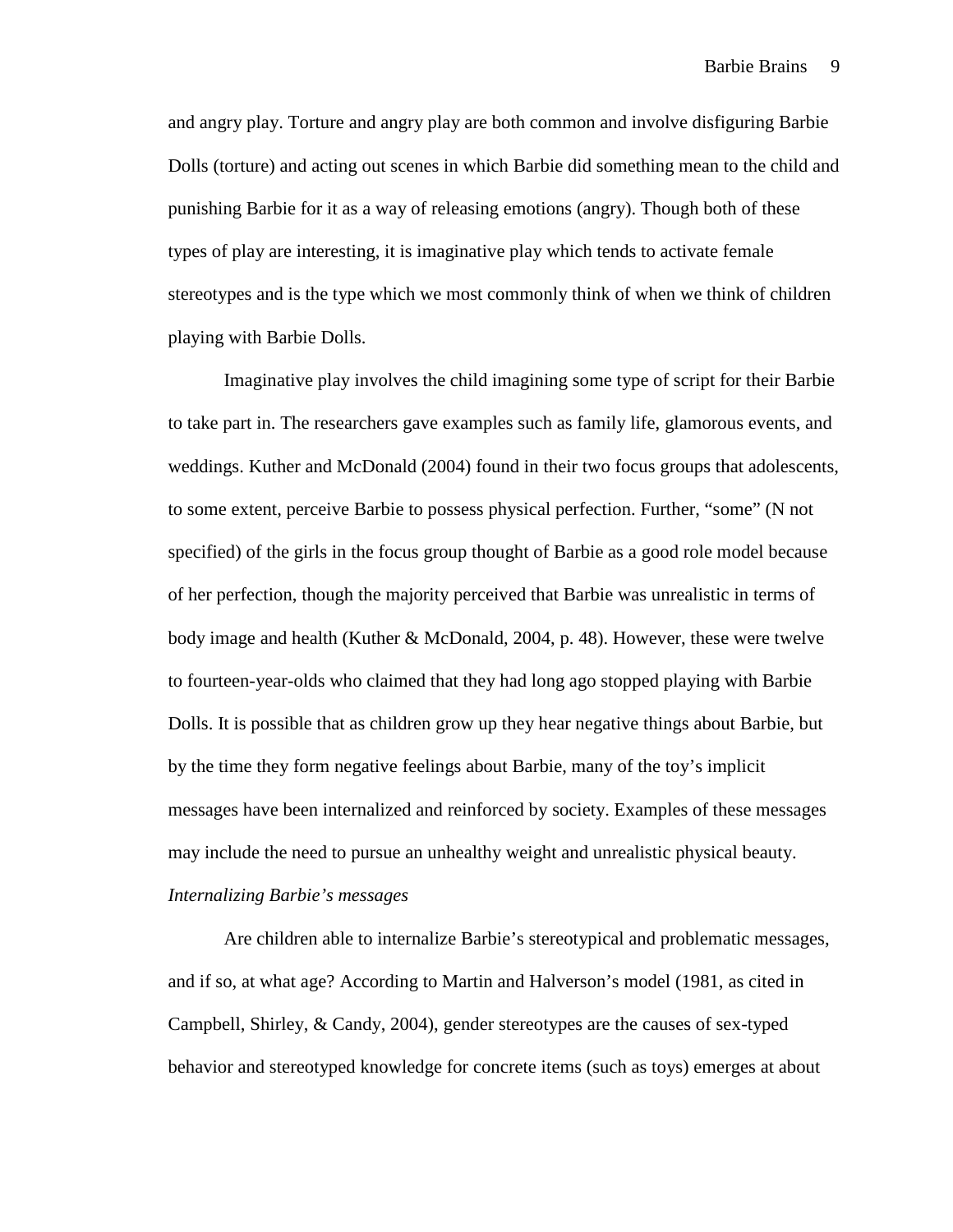three years of age. In support of this model, Campbell et al. (2004) showed, using a longitudinal study, that stereotypical beliefs and knowledge preceded stereotyped behavior. In this study, boys and girls were interviewed in their homes once around the age of two and again around the age of three. The children were measured on their gender labeling, their knowledge of gender stereotypes, their activity preferences, and their toy preference. For some behavior preferences (such as girls' lower preference for conflict), the correlation of gender knowledge as measured by gender labeling (a general form of gender stereotypes) at age two and behavior at age three was stronger (in this example, - .40) than the correlation between knowledge and behavior concurrently at age two (-.35) or three (-.03). These results seem to indicate that knowledge of what is typical for one's gender can predict later behavior. Campbell et al. (2004) also found that both stereotypical beliefs and behavior increased dramatically between the ages of two and three suggesting that children are internalizing typical messages during this period of development.

 There is additional evidence that children who are exposed to stereotypical portrayals internalize those messages. Aubrey and Harrison (2004) found that children who watched more stereotypical portrayals of men and women on television had more stereotypical views of gender roles and acted in more gender-stereotypical ways. Though this study was descriptive (a survey was given to children in class) and not experimental, these results still suggest that there could be a relationship between how children spend their recreational time and their views toward men, women, and ultimately themselves.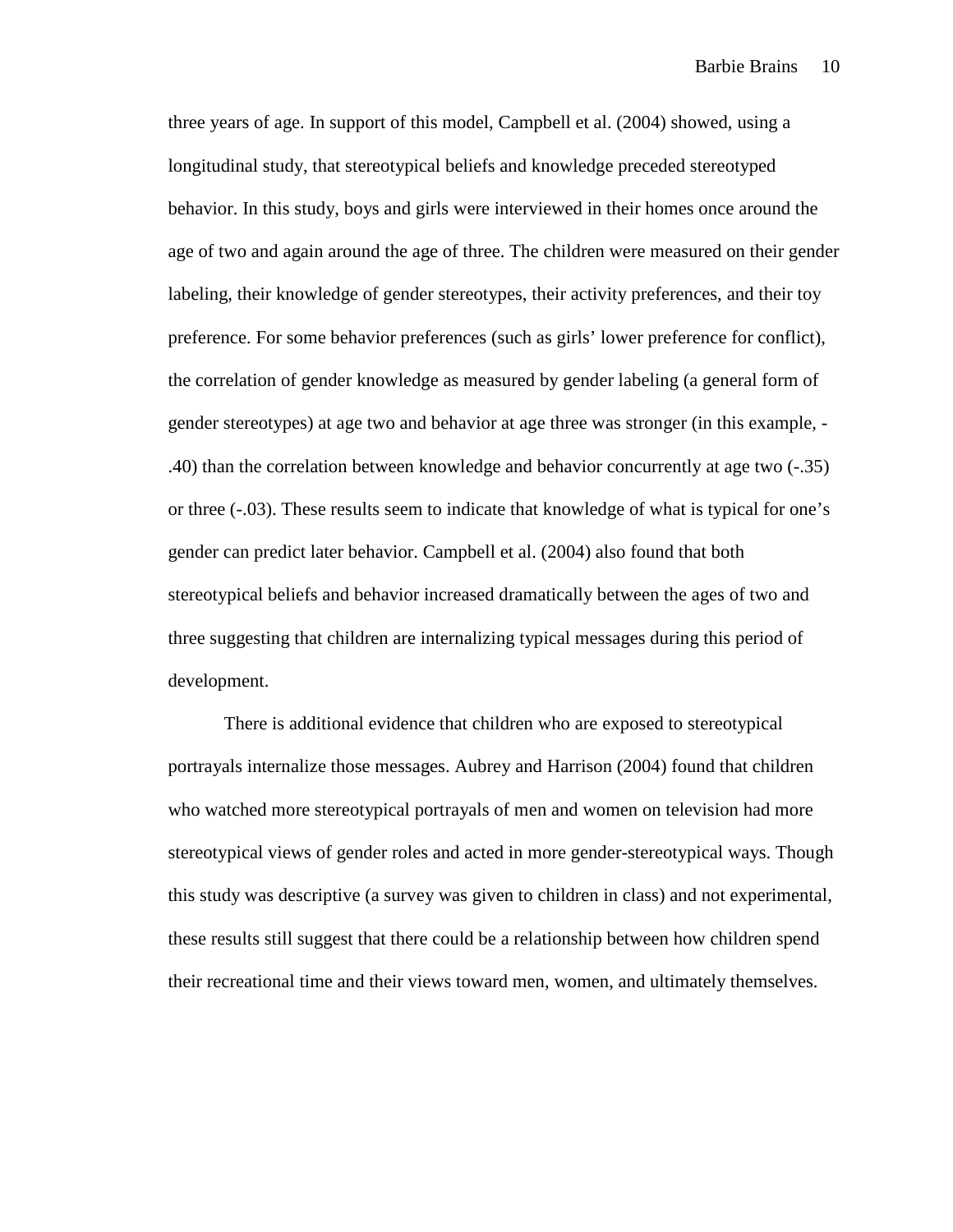Barbie Brains 11

# *Perception of future self*

In order to identify how Barbie may affect girls' perceptions of their future careers, we must establish that children have the ability to think of themselves in the future separately from their current self. Atance (2005) found that children as young as three have the ability to predict the needs of their future selves in varying situations. In this study, researchers showed the child (aged 3-5) a picture of a scene and asked them which of three items they would need to bring with them to that scene. Children picked the correct item at a greater rate than chance for all age groups, showing that they understand how their physiological needs may change depending on the situation. If children are able to do that, it is conceivable that they understand why they might like certain types of jobs once they are an adult. Though the ability to predict needs in future states improves greatly with age, it is not unreasonable to conclude that children three and older are able to think of themselves as needing or wanting a certain job when they are older.

#### *Gender difference models*

Though there are many examples of gender gaps in areas such as occupation, we do not know for certain why these gaps emerge. There are many theories about why we observe differences between men and women, some of which are developmental in nature (Helgeson, 2009). Though no theory can explain all gendered behavior, two could be used to explain how small differences seen in early childhood could contribute to the larger gender gaps that we see in adults: social learning theory and gender-role socialization.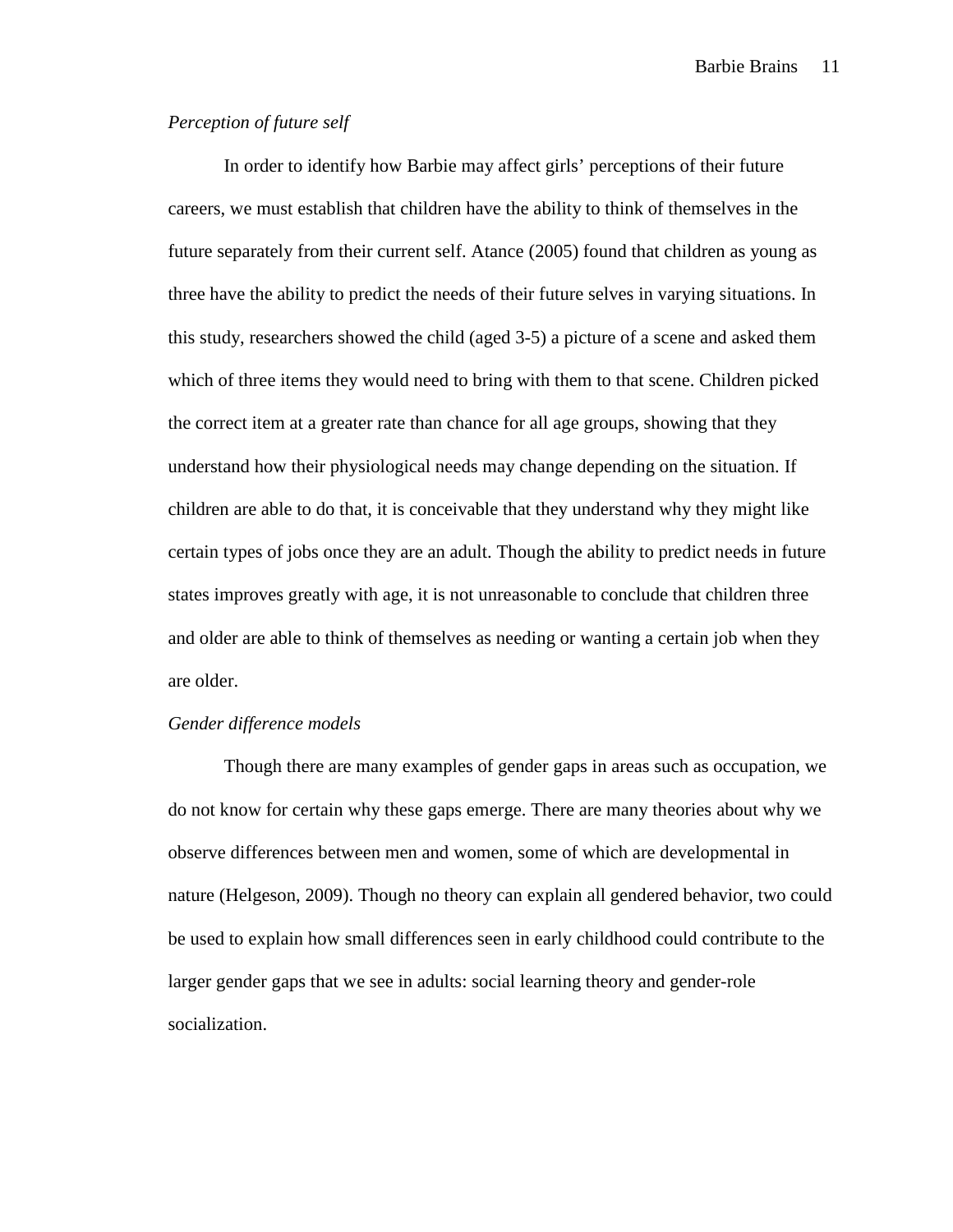According to Helgeson (2009), social learning theory is comprised of learning behavior from modeling and learning behavior that is reinforced. In the case of stereotyped behavior, once children begin modeling behavior that parents or others interpret as "normal" for that gender, behavior is reinforced either intentionally or unintentionally (Helgeson, 2009). If children, through positive reinforcement, learn to only follow the example of models who match their gender, their behavior is likely to become increasingly stereotypical (Helgeson, 2009). As discussed earlier, some adults and children view Barbie as an acceptable role model (Radford, 2007; Kuther & McDonald, 2004), thus, gendered play with Barbie and Barbie-like behavior is likely to be an activity reinforced for girls and punished in boys.

 Gender-role socialization is partially based on social learning theory, but differs in that models and reinforcement comes from several sources (such as parents, peers, and teachers) in the child's environment, which gradually shape behavior until it agrees with the child's gender (Helgeson, 2009). Under this theory, Barbie could have an impact on girls by providing them a model to imitate which leads to positive reinforcement in the short run, but negative long-term consequences. If girls copy the behavior and attitudes that they perceive from Barbie and are rewarded (for example by being able to make friends more easily or by getting more help from adults), they are likely to continue modeling that behavior. Though there is not yet any conclusive evidence that sequence of events happens, one example that was previously discussed (Barbie's affect on body image) could be explained this way. As discussed above, playing with a Barbie could negatively influence girls' body image (Dittmar et al., 2006). This feeling might then be reinforced because her friends see negative body image as a normal and thus treat her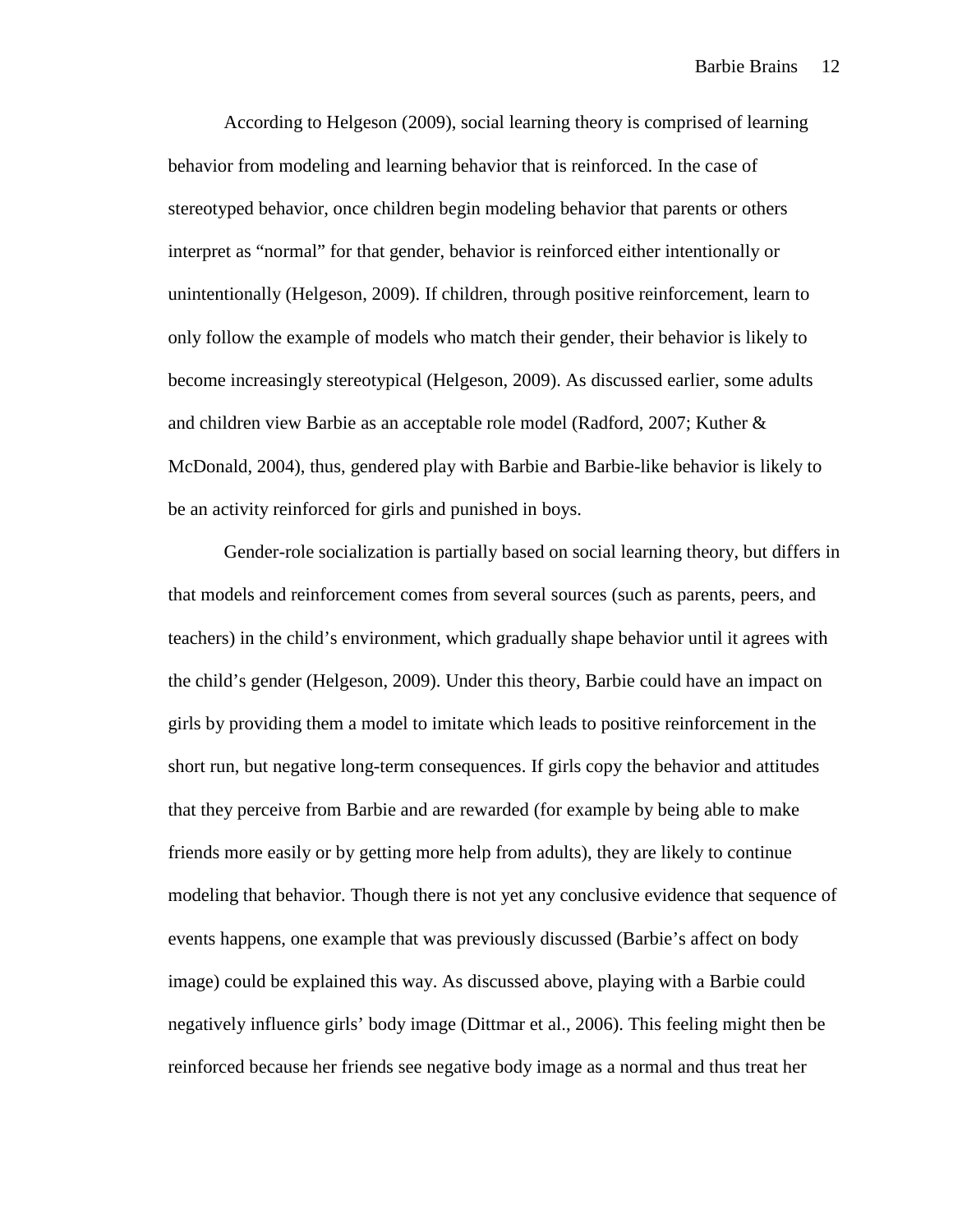with more acceptance and encourage these feelings. Peer reinforcement could then cause the girl's negative body image to continue and later lead to behavior (disordered eating). *Possible pathway of Barbie play to gender gap in opportunities* 

 Though Barbie is a toy that is meant for children, and she may only directly affect girls during the periods in their lives in which they play with the doll, it seems possible that the influence Barbie has could create ripples that turn into waves by adulthood (see Figure 1). Steele (1997) argued that in order for people to succeed academically, they first had to form some type of academic identification. Steele claimed that stereotypes and societal beliefs could interfere with this process, therefore leading to gaps between groups of people in different areas of achievement. For example, if society believes that girls have more difficulty with math, this could interfere with a young girl's perception that she does well in this subject.

 Nueville and Croizet (2007) were able to show a causal link between making gender salient to girls and a detriment to their ability to do challenging math in seven to eight-year-old girls. Children were randomly assigned to the activation condition where girls were asked to color a picture of a girl holding a doll, and boys were asked to color a picture of a boy with a ball. In the control condition the children colored landscapes. These researchers found that when gender was activated, girls performed less well on the difficult math problems than the boys, but in the no activation condition, they outperformed the boys on the difficult problems. This seems to indicate that girls are aware that being good at math is not part of their gender role, and that knowing about these gender stereotypes may negatively affect them. This is a phenomenon that Neville and Croizet related to the theory of expectancy confirmation. If a society's expectation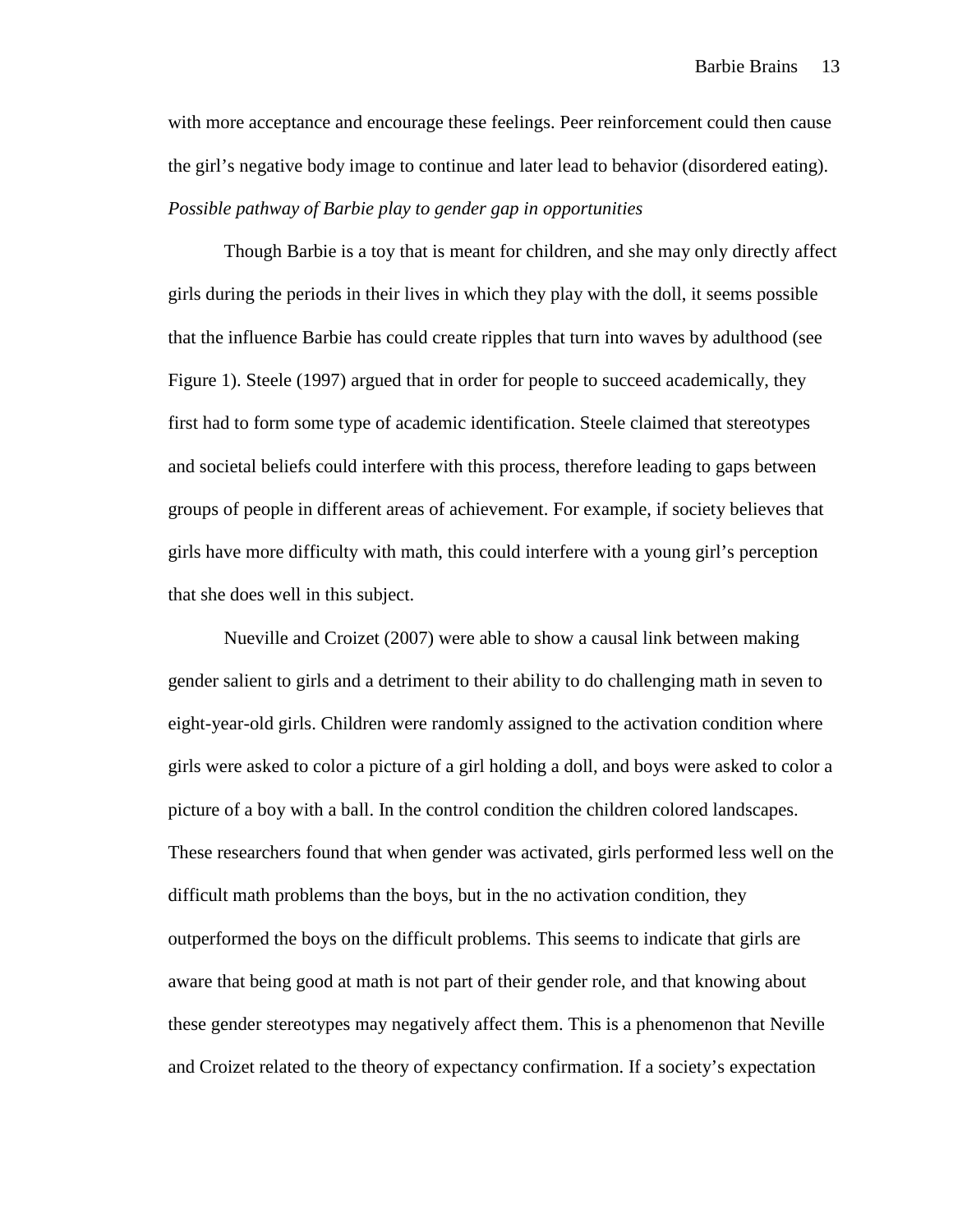Barbie Brains 14

about a subgroup influenced that subgroup in the direction which society predicts, this leads to a confirmation of that expectancy. Therefore, it is difficult to eliminate stereotypes because they appear to be true in uncontrolled settings.

Expectancy confirmation for girls has also been shown, descriptively, to work with gender-related stereotypes for activities. Chalabaev, Sarrazin, and Fontyne (2009) showed that the more girls believed in negative stereotypes involving girls and sports, the less well they performed in a soccer-playing task. In this study, the researchers assessed girls on four dimensions: perceived ability in soccer, stereotype endorsement (that girls were not good at soccer), masculinity and femininity, and actual soccer ability. One finding was that the negative relationship between stereotype endorsement and actual ability was mediated by self-perceived ability. Chalabaev et al. theorized that if girls were internalizing negative stereotypes about women in sports, their resulting beliefs about themselves might influence practicing behavior and choice in activities, which over the long term would lead to a large gender gap in sports ability.

A study by Denissen, Zarrett, and Eccles (2007) provides a possible mediator for Chalabaev's et al. (2009) findings about a relationship between stereotype endorsement and actual ability. Denissen et al. (2007) were able to show a correlation between children's interest, self-perceived ability, and their achievement in many academic and non-academic domains in a longitudinal study of children between the grades one through twelve. Theoretically, interest and self-perceived ability could be mediators between stereotype endorsement and practicing and activity choice (see Figure 1), a mechanism proposed by Chalabaev et al. (2009). The correlation between interest and self-perceived ability was stronger than between either of these two and actual ability. If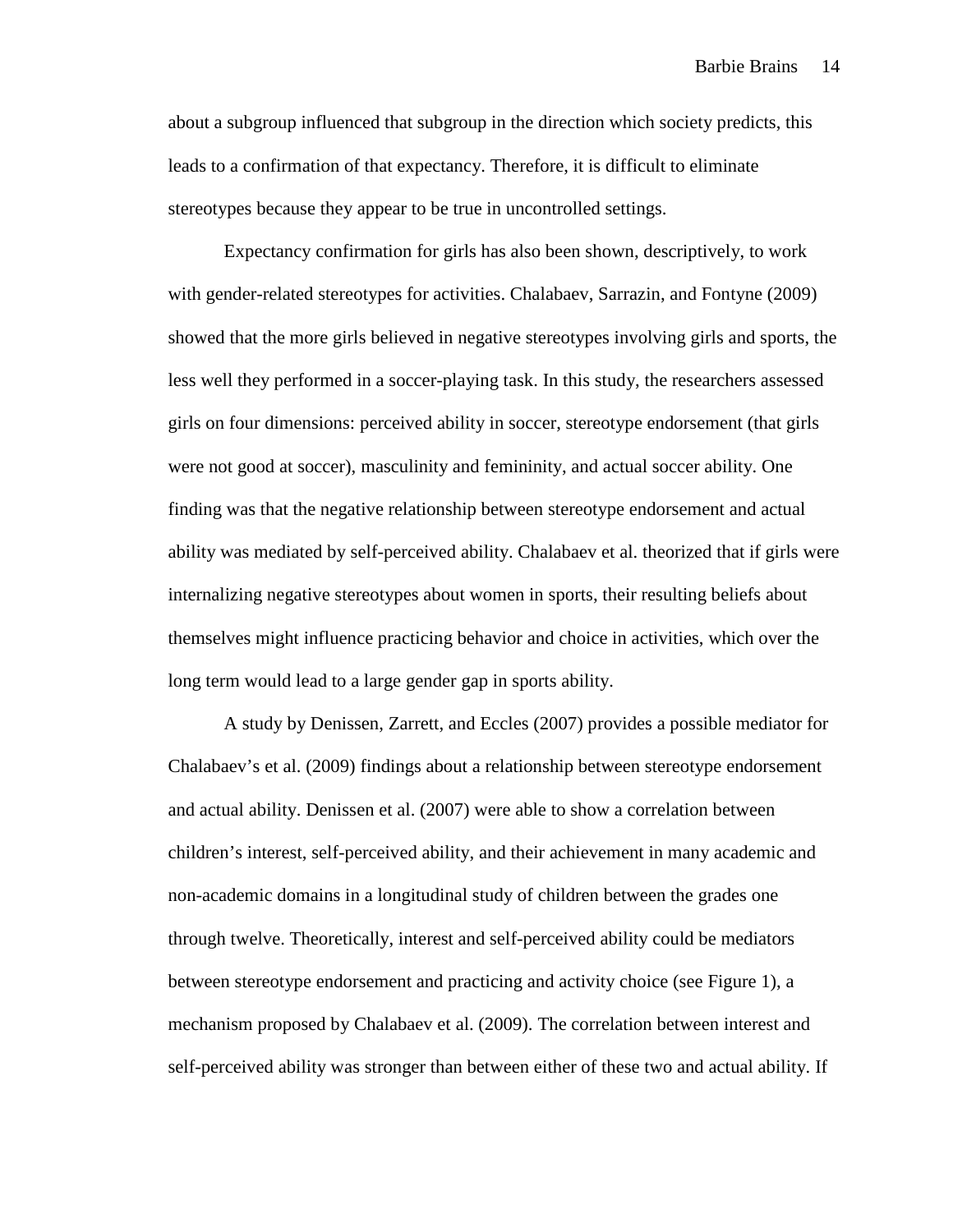anything were to damage a child's self-perceived ability (such as their perception that they were good at math), this relationship could indicate that the child would then decide that they also lack interest in that subject. Alternatively, if a child began to endorse a stereotype that, because of an attribute they possess (such as their gender) that they are not supposed to have interest in a subject, the result could be a drop in their selfperceived ability. Children who either lack interest in a subject or believe that they are not good at it are less likely to spend time improving in that area and will probably try to avoid it. As Chalabaev et al. (2009) proposed, such avoidance or lack of engagement could be the mechanism through which there are changes in actual ability and, eventually, achievement.

 Expectancy confirmation and gender-role socialization could result in damaging consequences for girls who play with Barbie Dolls through the proposed pathway (see Figure 1). Reinforcement of a child's behavior can act as a moderator at all steps of this pathway. As related above, Barbie represents many negative female stereotypes. If playing with Barbie leads girls to internalize and endorse such stereotypes, this may damage their self-perceived ability in particular subjects, which are perceived as maledominated such as math and science (Helgeson, 2009), or lead them to show a lack of interest in those same subjects. If girls, as a result, do not find certain subjects interesting or believe themselves to have no talent for an activity, they may take different classes than boys, study different subjects, and practice different activities, especially if such behavior is seen as typically female and thus reinforced. Differences in practicing and activities will lead to differences in actual ability between girls who participate in genderatypical activities and those who try to avoid them. Over time this will lead to a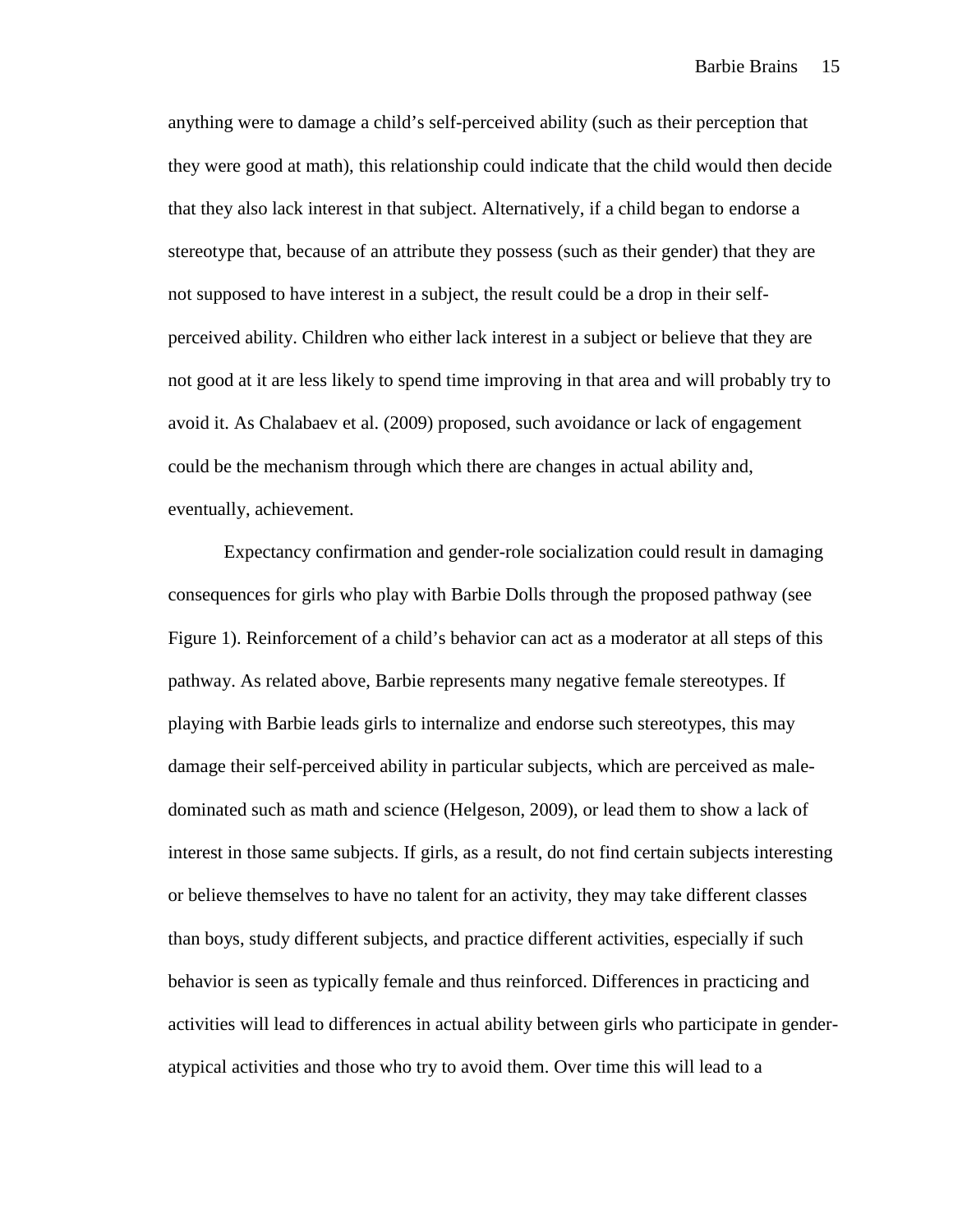difference in achievement in those areas and to a gap in the opportunities available. In this way, exposure to Barbie in childhood could be changing girls' expectations and interests, altering and limiting the future paths that girls are able to pursue through altering and limiting their current experiences.

The question thus becomes, does exposure to Barbie cause internalized gender stereotypes to become more salient to girls and lead to more rigid gender-related expectations and endorsement? Further do these stereotypes influence their self-perceived ability and their beliefs about the abilities of women in general? The current study focuses on Barbie's influence on career-related gender stereotypes in children aged three to seven.

#### *The current study*

 In the current experiment, three to eight-year old girls were randomly assigned to play with either a Mrs. Potato Head, a Dr. Barbie Doll, or a Fashion Barbie Doll. After they had played with the toy, they were assessed on whether they believed they could do certain jobs when they grew up, whether boys could do certain jobs when they grew up, and in a picture task, who they thought worked (a man or a woman) in certain workplaces.

In the current experiment, we expect to find that girls who are randomly assigned to play with Barbie Dolls are more likely to respond that men and women have more stereotypical jobs as opposed to non-stereotypical jobs when compared to girls who play with a more neutral toy. We also expect to find that that girls who play with Barbie as opposed to a more neutral toy will have a more limited view of what jobs they can do when they grow up.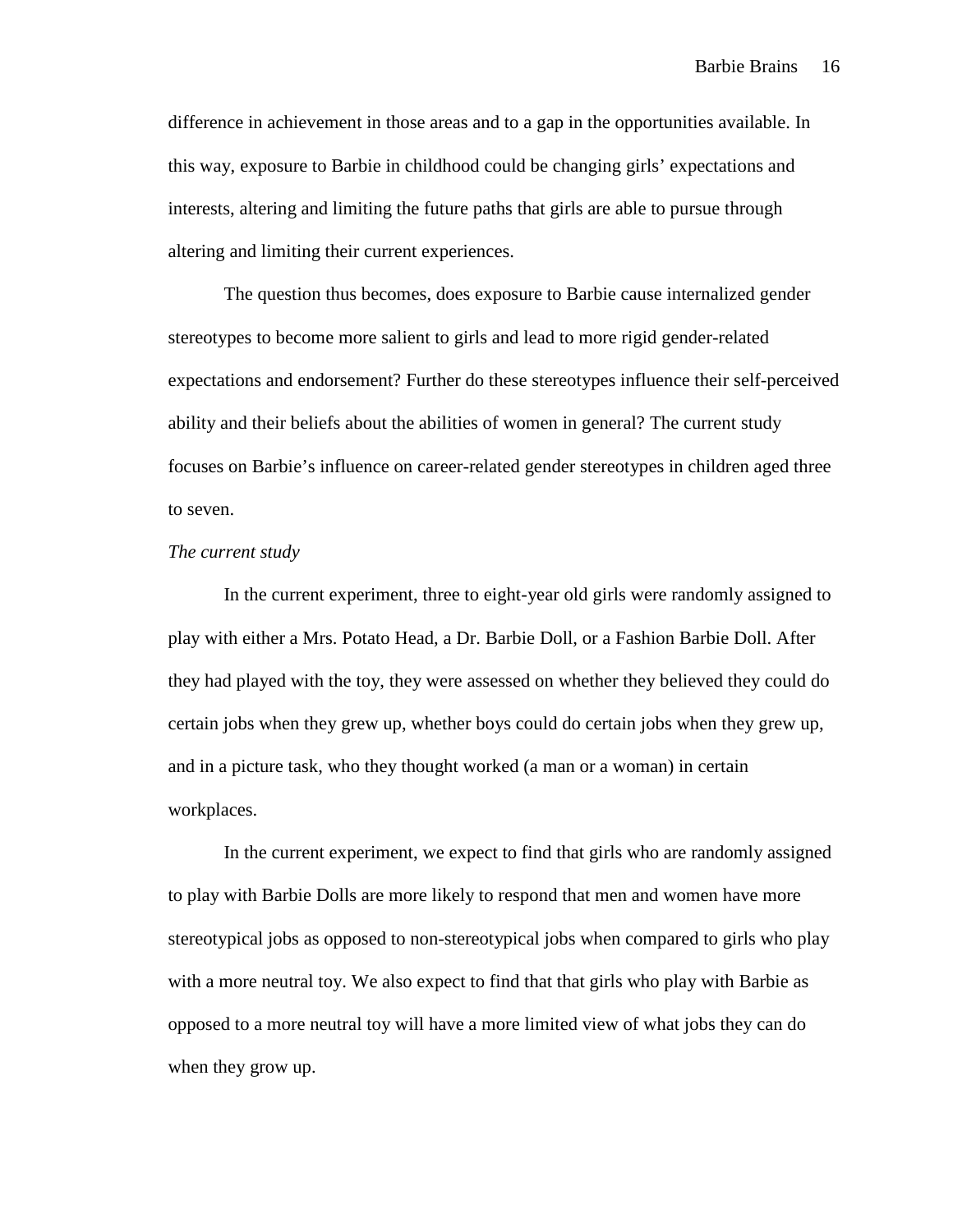#### Method

## *Participants*

The participants included 16 three to eight-year-old girls (*M* age = 4.94, *SD* = 1.39) accompanied by one of their parents. The children were recruited from the Corvallis area mainly through schools and daycare centers such as the Corvallis Montessori School and the OSU Child Development Center. Fliers were put up in these buildings and after permission was obtained from the centers, letters were sent home to parents. Although gender of the accompanying parent was not specified in recruitment, all of the parents were female. Ethnicity also was not specified, but the participants were generally white Caucasians.

Participants were compensated with a five-dollar gift card for the parents and stickers and a book for the child. They received these things if they came to the lab regardless of whether they agreed to be in the study. None of the children or parents declined to participate once they had come to the lab. However, one participant's data was excluded due to clear comprehension problems.

#### *Materials*

 In the control condition, children played with a Mrs. Potato Head doll (named Jane Potato Head). The doll had no features at the beginning of each trial it except for eyes, which established the doll's gender. Other features were available for the child to put on the doll such as ears, a flowery hat, feet, a nose, and lips (see Appendix A). The first experimental condition was a "doctor" Barbie doll. It wore, at the beginning of the trial, jeans and a shirt with ducks on it (as it was when it was purchased). Accessories for this condition included a stethoscope, a lab coat with the nametag "Dr. Barbie" printed on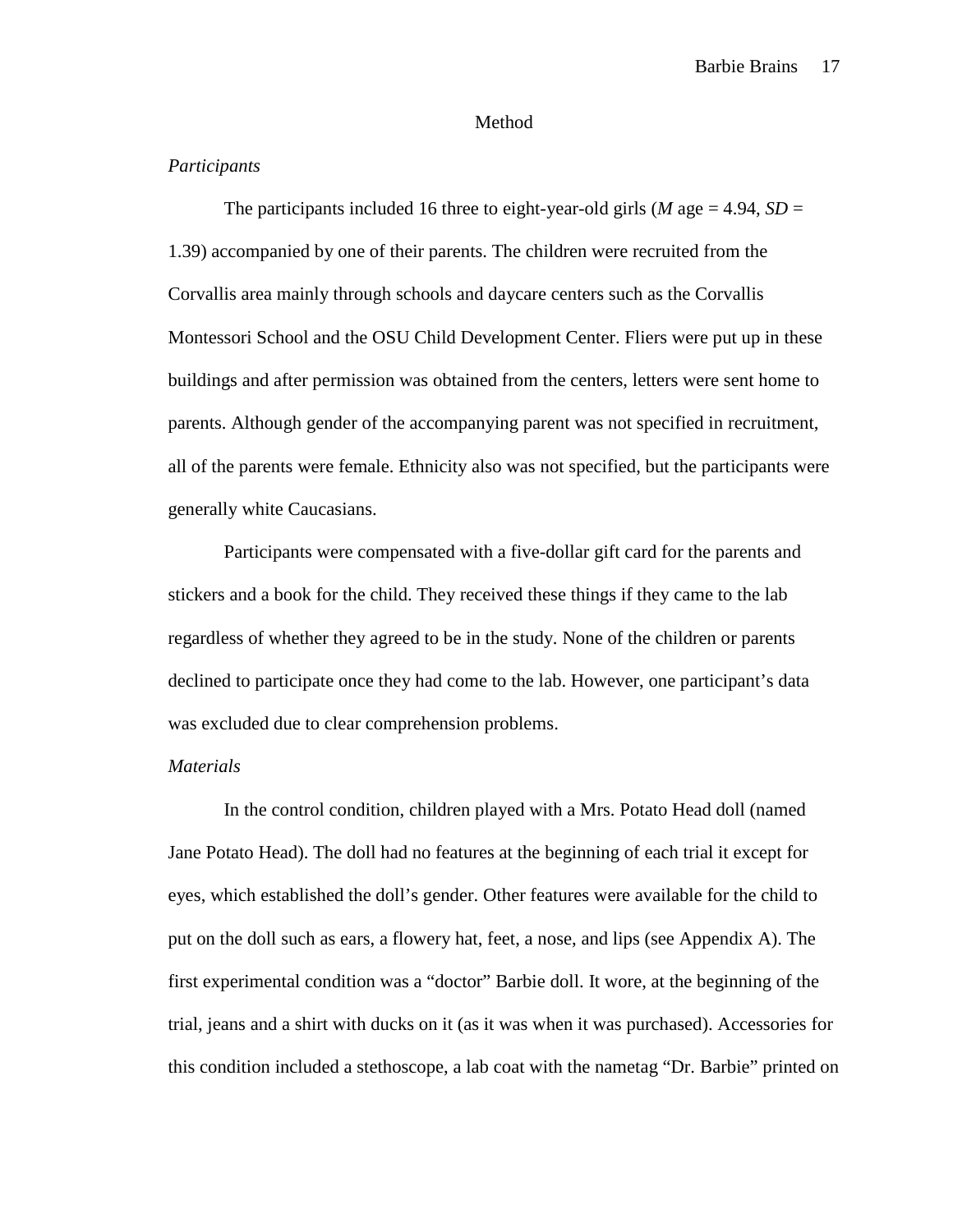it, a hairbrush, and an otoscope (ear examiner; see Appendix B). Finally, the second experimental condition is the "fashion" Barbie doll. This is the same doll as "Dr. Barbie," but begins by wearing a dress. Her accessories include a fur wrap, a hairbrush, a purse and high-heeled shoes (see Appendix C). All three dolls begin with as few accessories on as possible to allow the child to notice the accessories and put them on the doll if they choose.

 The experiment uses two questionnaires, both designed by the researchers. The Child Questionnaire includes some introductory questions, a direct question section, and a picture-figure matching section (see Appendix D). In the direct question section, children are given the name and a brief description of a job and asked if they think they could do that job when they grow up and if a boy could do that job when he grows up. In the picture section, a picture of a workplace is placed in front of the child and the child places one or both of the figures (one is a man and the other a woman) on the picture to indicate which one they believe works there.

 The parent questionnaire consisted of exploratory questions such as whether the child had Barbie Dolls at home and how old the child was (see Appendix E).

#### *Procedure*

When parents called to make an appointment for themselves and their child, they were screened on whether the child fell into the age range of three to seven. If she did, a half-hour appointment was made for both the parent and the child to come in. After the appointment was made, a researcher used dice to randomly assign which condition they would be in (Jane Potato Head, Dr. Barbie, or fashion Barbie), and to assign the order of questions on the Child Questionnaire (see Appendix D).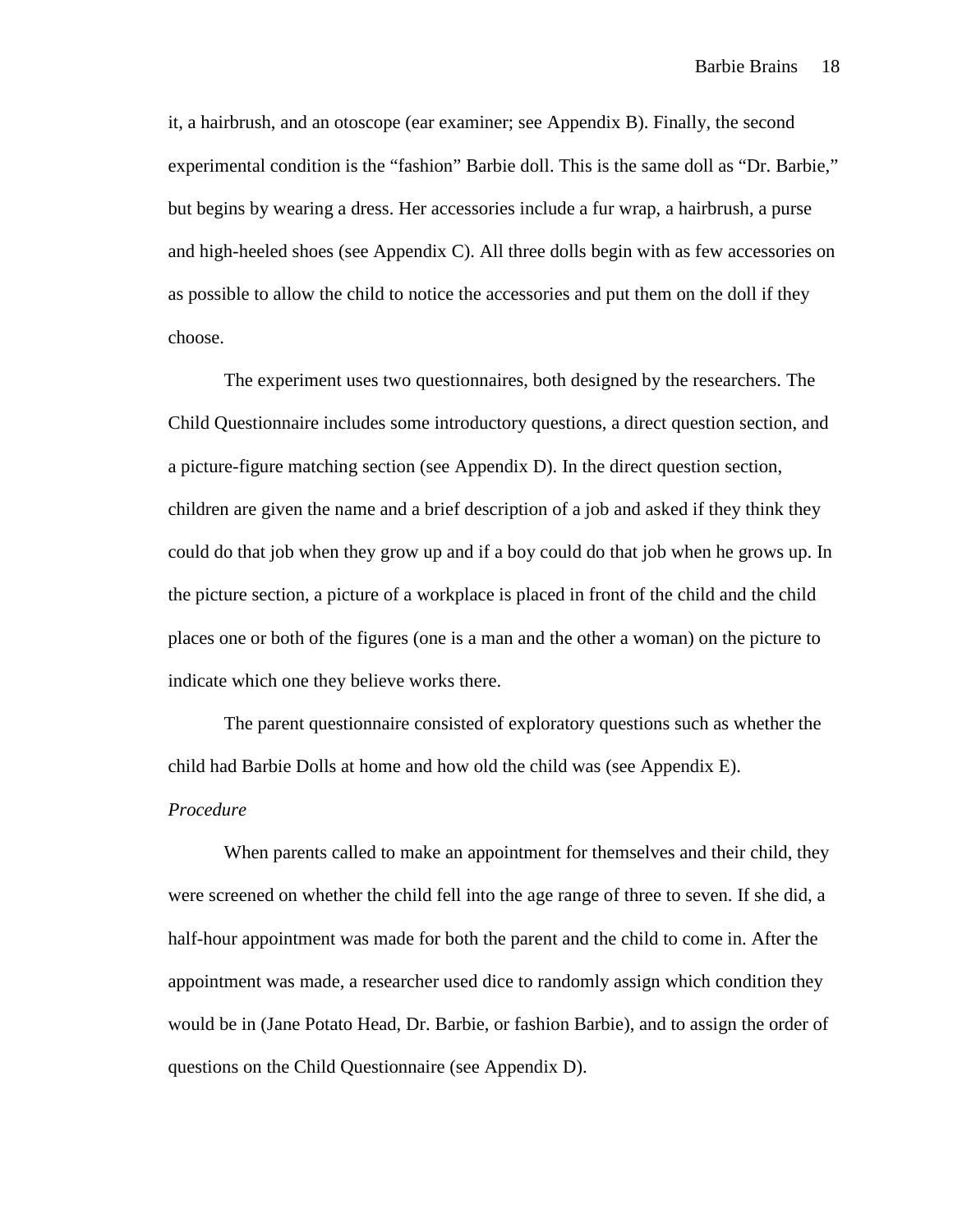On the day of the experiment, a researcher met with the parent and child in the parking lot and walked them to the lab. When the participants entered the lab, another researcher engaged the child in the assent procedure and asked the child to sign or write her name on the assent form*.* If she was unable to write her name, she was asked to make an "X" and the parent signed next to it to confirm that their child assented. At that point, the research assistant who read the assent form to the child (RA1) asked the child to accompany them into the lab, leaving the door open, and let the child draw with a piece of plain paper and crayons, which were already in the room.

Once the child had left the room, the other researcher (RA2) engaged the parent in the informed consent process. After the experiment had been explained, the parent was given the informed consent document to read and sign. At this time RA2 asked the parent if they would like to watch from the other room in the lab, which is connected to the first by a two-way mirror. As RA2 walked the parent to the observation room they signaled to RA1 whether the parent had agreed to let their child be recorded on audio and video and closed the lab door to indicate that the experiment could begin. Once in the observation room, RA2 turned on the video recorder (if consent was given) and gave the parent the Parent Questionnaire to complete (see Appendix E). The video recorder was left on during the entire experiment and was turned off by RA2 once all of the questions had been asked.

Once the lab door had been closed, RA1 turned on the audio recorder (after asking the child for permission). RA1 then removed the drawing supplies and gave the child an open brown box with the assigned toy and accessories inside. As the assistant put the box in front of the child they said "In this box is a toy. I would like you to play with it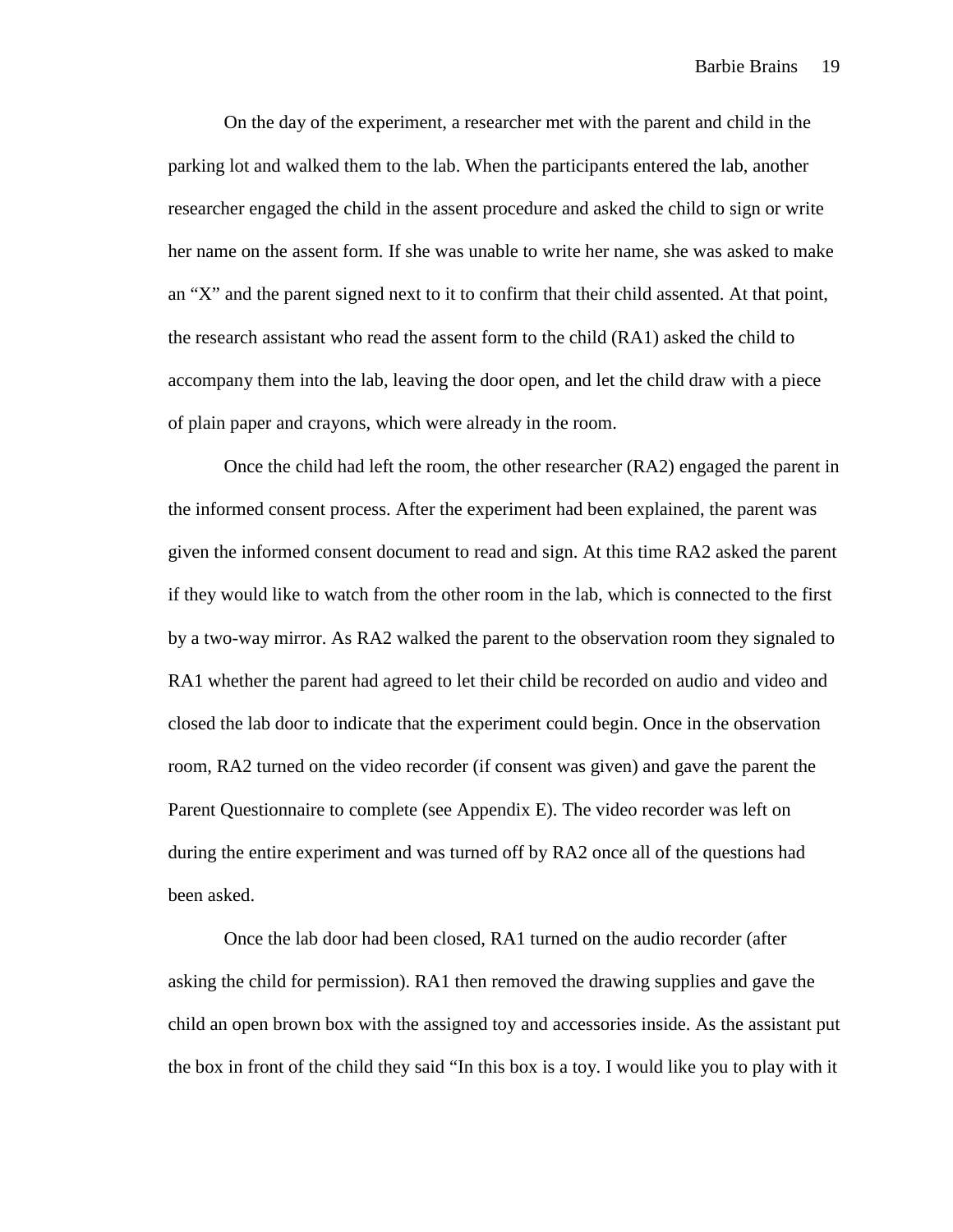for five minutes." The child was then allowed to "play" with the toy for the allotted five minutes. The child was not required to "play" with the toy in the traditional sense of the word; most of the children spent their time putting accessories on the toys and taking them off. If the child at any time lost interest or stopped playing with the toy, RA1 used one of the following prompts: "Could you show me what (name of toy) does during a regular day?" "Is that all (name of toy) does during a normal day? Why don't you show me;" "Does (name of toy) do something different on weekends? Why don't you show me;" and "Show me how you would play with (name of toy) at home."

After the five minutes of play was completed, RA1 put the toy and all accessories back into the box and put it inside a cupboard in the room and said, "Now that you have played with *(name of toy)*, I'd like to ask you some questions." RA1 will then begin to orally administer the Child Questionnaire (See Appendix D) which starts with the questions, "Did you like playing with *(name of toy)*?" and "why" or "why not." Instructions on the use of the questionnaire are in italics on the form.

Once the child had finished the questions RA1 opened the lab door, indicating that the experiment was over and that RA2 and the parent could join them. RA1 then read the child the book designed for debriefing titled "You can do any job you want." It features pictures of real women who do the same jobs mentioned in the Child Questionnaire and explains that women can do any career they want to do. The book was given to the child's to keep as their reward for being in the study as well as stickers they picked out.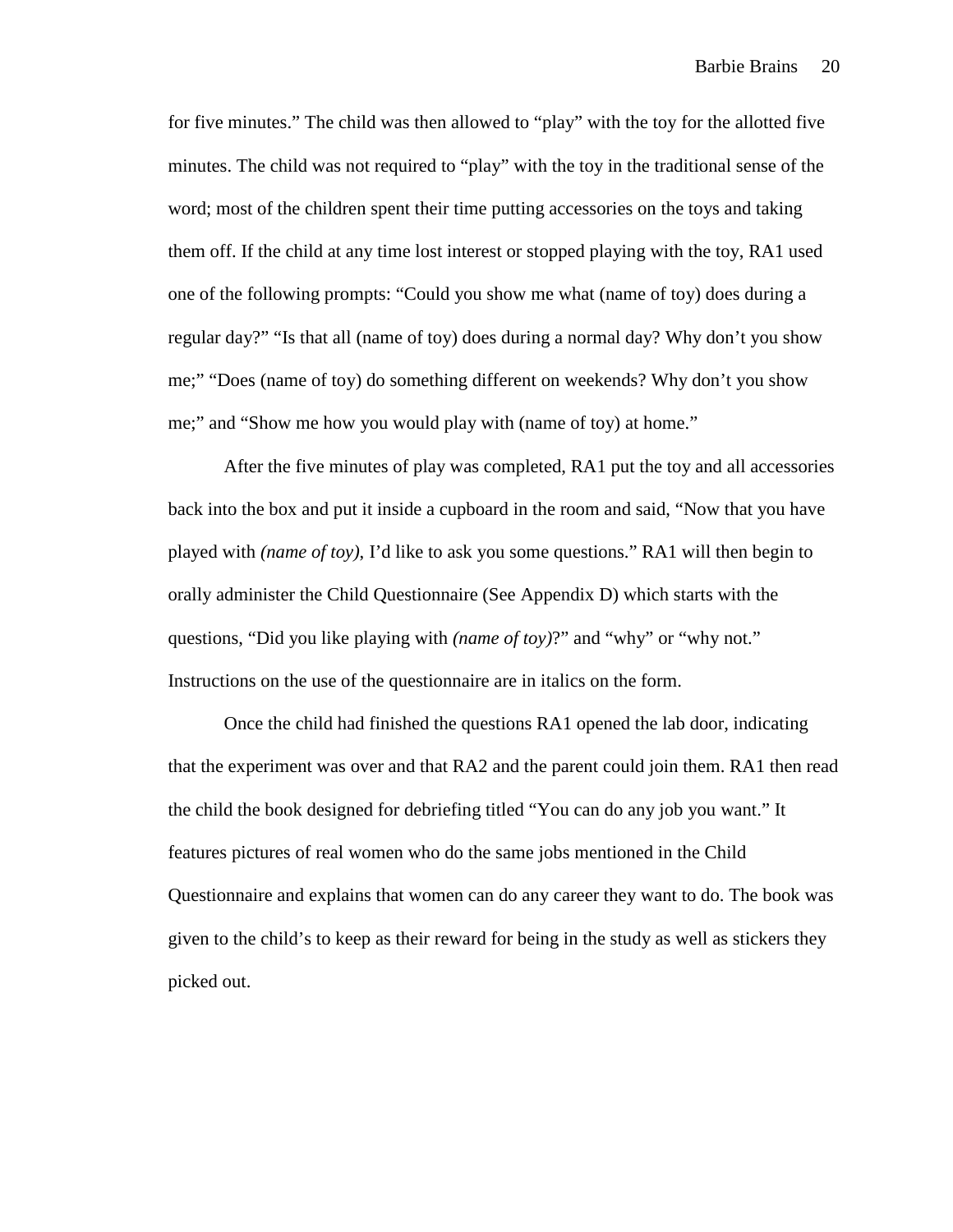When the parent had finished their questionnaire and their child has been debriefed, the parent was given the debriefing form, and given their gift card. The assistants then thanked the parent and child and escorted them back to their car.

## Results

## *Main findings*

Currently, there have been six girls in the Jane Potato Head condition and a total of ten girls in the Barbie conditions (six played with Fashion Barbie and four played with Dr. Barbie).

In order to perform statistical tests on the nominal data, some scores needed to be combined. The jobs in the Child Questionnaire (see Appendix D) were compared to data from the Bureau of Labor Statistics to determine whether each job was dominated by one gender (Bureau of Labor Statistics, 2008). Jobs were considered to be dominated by one gender if that gender made up more than sixty percent of the people employed in that category. In total ten jobs were considered male dominated: doctor, pilot, engineer, manager, lawyer, politician, athlete, police officer, musician, and construction worker. Five jobs were considered female dominated: nurse, flight attendant, teacher, librarian, and stay-at-home parents. There were four neutral jobs: veterinarian, scientist, artist, and food servers.

Using these data, we calculated percentage of stereotypical choices made in the picture task (such as placing the male cutout on the picture of a manager's office) and the percentage of non-stereotypical choices made in the picture task (such as placing the female cutout on the picture of a manager's office) for each participant. We then calculated the mean percentages for each condition (see Table 1).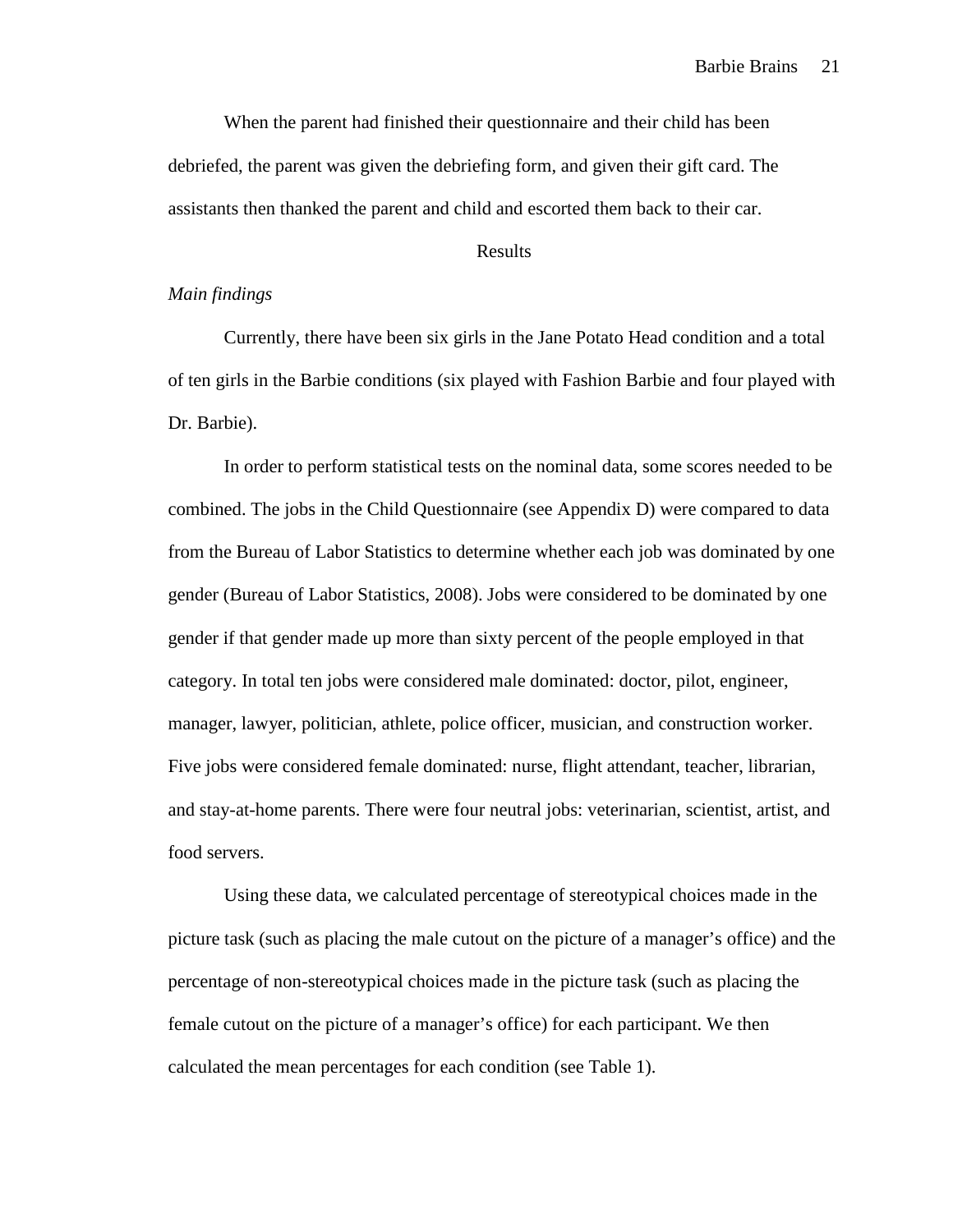Once mean percentages were established, we used an independent samples t-test to determine if there was a difference between the girls who played with Jane Potato Head and the girls who played with Barbie Dolls for stereotypical choices during the picture task (equal variances not assumed;  $t(14) = .05$ ,  $p = .96$ ). We did the same for nonstereotypical choices (equal variances not assumed;  $t(14) = .97$ ,  $p = .38$ ). Theoretically, the picture task tested whether internalized stereotypes were activated to a greater extent in the Barbie conditions than the control condition. Results for the main hypothesis were not significant.

 To test the secondary hypothesis of whether girls in the Barbie condition had a more limited view of their what they could do when they grow up (and thus diminished self-perceived ability) we calculated the percentage of jobs the participants said they could do when they grew up as part of the question task for each participant. We then found the mean percentages for the girls in the Jane Potato Head condition and those in the Barbie conditions (see Table 2). These means were also compared using an independent samples t-test (equal variances not assumed;  $t(14) = .8$ ,  $p = .44$ ). Results for the secondary hypothesis were not significant.

### *Correlations*

Other tests that were performed on the data include correlations between the percentages calculated for the primary and secondary hypothesis and data from the Parent Questionnaire (see Appendix E). Percentage of stereotypical job choices made in the picture task and the number of jobs they said they could do when they grew up divided by the total number of jobs on the questionnaire (percentage of yes responses in the question task) were correlated with the number of Barbie Dolls the child owns, the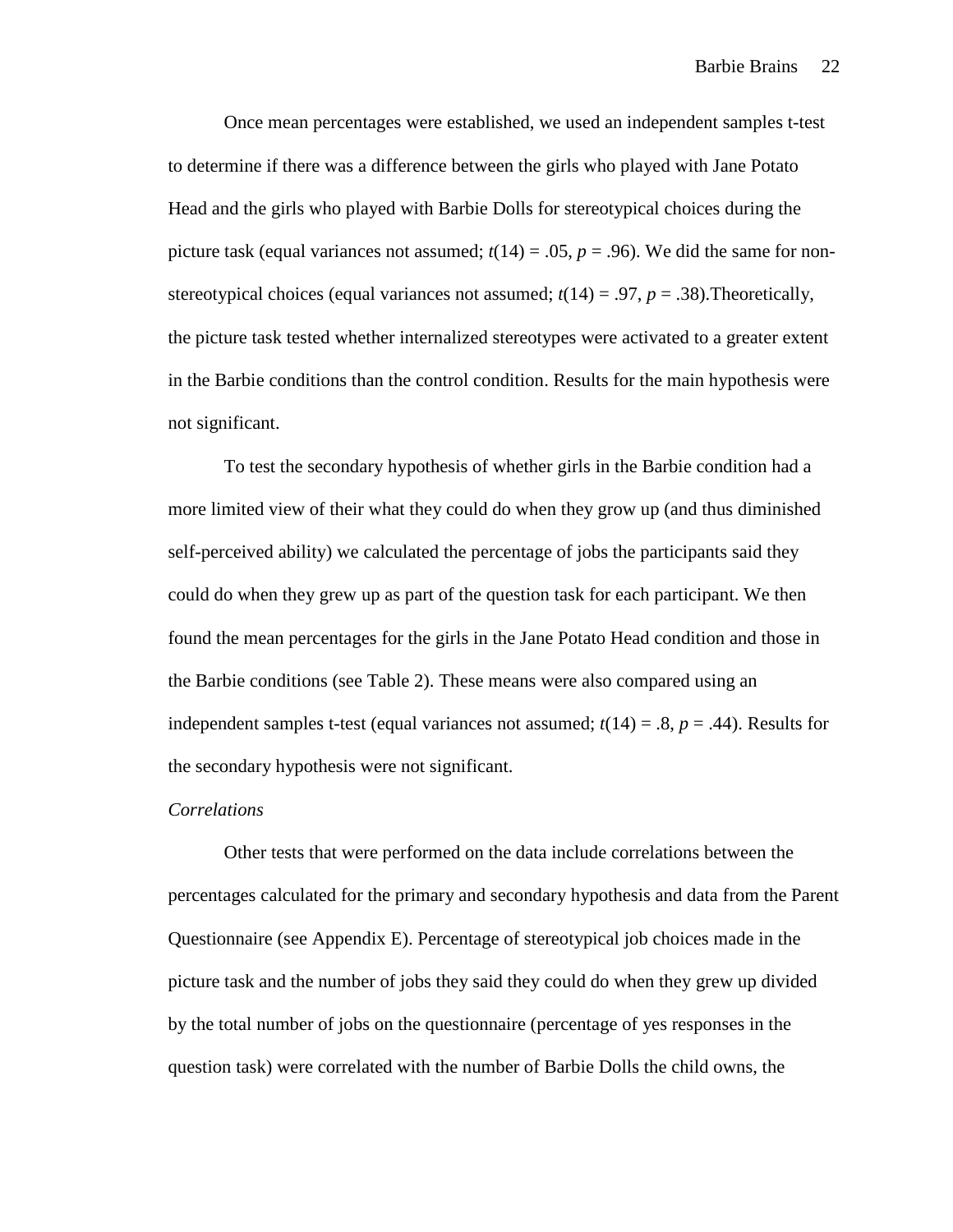frequency of play with those Barbie Dolls, and the average hours of television the child watches. None of the correlations with stereotypical responses on the picture task or percentage of yes responses on the question task were significant.

Two interesting correlations did emerge as part of the analysis. The hours of television watched was correlated with both how many Barbie Dolls the child owned (*r* = 0.69,  $N = 16$ ,  $p = .003$ ) and how often she played with them ( $r = 0.68$ ,  $N = 16$ ,  $p = .004$ ).

# Discussion

 Though we did not find significant results for our main or secondary hypothesis, the small number of participants meant that the study had low power to test our hypotheses. However, this experiment is ongoing and even though we only had ten participants, differences between the children in the control condition and those in the experimental conditions already seem to be emerging (though because of the low power these results could be due to random chance).

 If, when the study has been completed, results confirm the hypotheses, it would support the theory that playing with Barbie leads to gaps in opportunities as illustrated by the model that was constructed based on past research (see Figure 1). Significant results would mean that exposure to Barbie could lower self-perceived ability and makes female stereotypes more salient. In the picture task, we were asking girls to show the stereotypes they have about male and female jobs by showing us who (a male or a female) they thought worked in a particular workplace, with a particular job. Significant results in this area could also mean that playing with Barbie causes girls to internalize limiting stereotypes about their gender.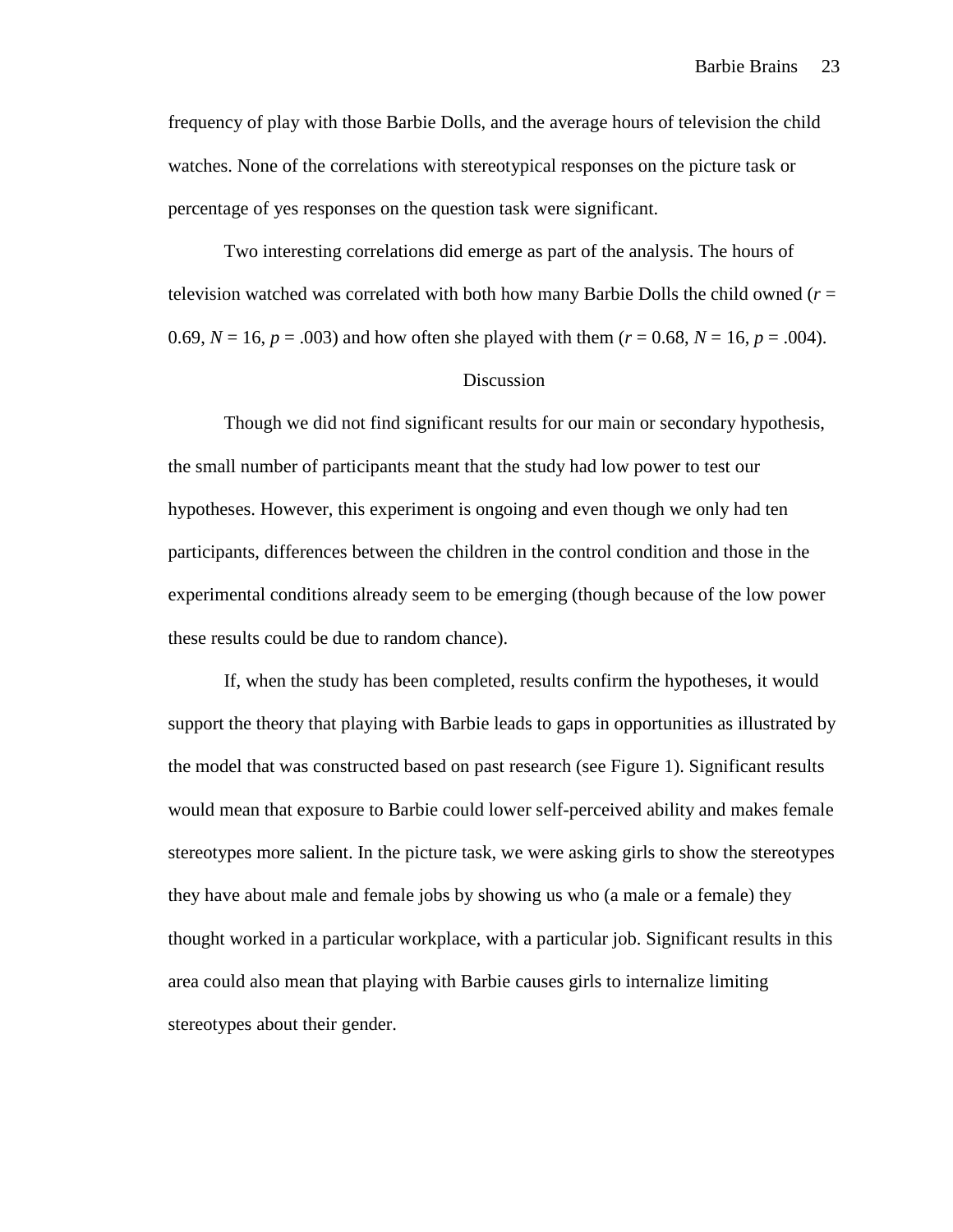In the question task, we are asking girls about their self-perceived ability to perform different jobs. Significant results in this area could mean that exposure to Barbie causes girls to lower their self-perceived ability to perform certain jobs, especially those that are stereotypically thought of as jobs for men.

In our experiment, we tested the effects of short-term exposure to the toys. Though we do not know anything for certain about the effects of long term exposure, according to the model we have constructed based on past research, short-term exposure could lead to long term consequences. If Barbie causes girls to internalize and endorse female stereotypes and lowers their self-perceived ability, it may influence practicing and choices in activities as Chalabaev et al. suggested (2009). This, in turn, would probably lower actual ability in stereotypically male activities (Chalabaev et al., 2009) and achievement (Denissen et al., 2007). Over time, this would lead to gap in opportunities on average between girls who played with Barbie Dolls and those who did not. *Strengths and Limitations* 

 Though this study has yet to have significant findings related to the hypotheses which inspired its design, a few important points have already been demonstrated. First, this study has shown the feasibility of using an experimental design with young children. Though we had children as young as four, we had no difficulty in establishing assent or administering the Child Questionnaire (see Appendix D). Explanations (such as giving a description of each job) and checks (such as asking the child if one of the cutouts was a man/woman and asking the child to point out the man/woman) were incorporated into the design to confirm that the child understood the task. For the most part, children were easily able to demonstrate their understanding.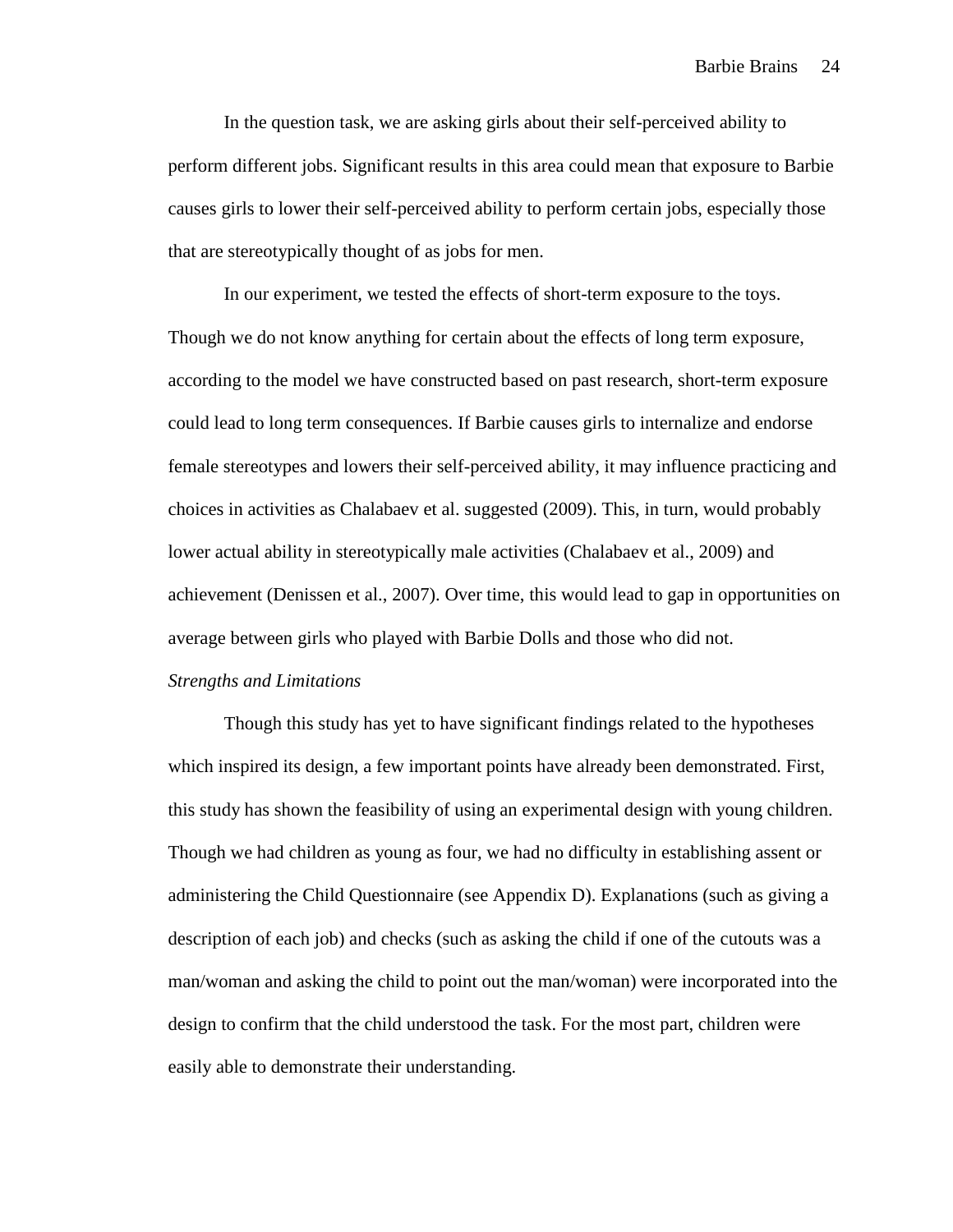A second strength of this study was its methodology. If significant results are found once we have more participants, we will have shown a cause-effect relationship instead of just a correlation relationship. Currently, if we find a statistically significant relationship between playing with Barbie dolls as measured by the Parent Questionnaire (see Appendix E) and activated internalized stereotypes as measured by the picture task, we would not be able to disprove that it is not just girls who have stereotypes who choose to play with Barbie Dolls. However, if we find significant results that support our primary hypothesis we can reasonably conclude that it is Barbie who activates stereotypes that girls have internalized.

Unfortunately, this study is not able to demonstrate whether Barbie can be part of the internalization process for gender stereotypes, though previous literature seems to indicate that this is certainly possible (Campbell et al., 2004; Aubrey & Harrison, 2004). This study also did not address some of the other steps in our model such as the relationship between stereotype endorsement and changes activities chosen and practiced (see Figure 1).

Another limitation of this study is that the girls in our study might not reflect the normal population of girls in the U.S. Our sample came from Corvallis (a small college town) and many were daughters of university professors. This was evident in the fact that the girls who participated in our study had, on average, fewer Barbie Dolls than we would have expected for the general U.S. population  $(M = 4.5, SD = 1.40)$ . If the girls in our study were recruited from a population which is more progressive and educated than U.S. averages, it could mean that these girls hear more anti-stereotypical messages, have more non-stereotypical models to follow, and are reinforced differently than the general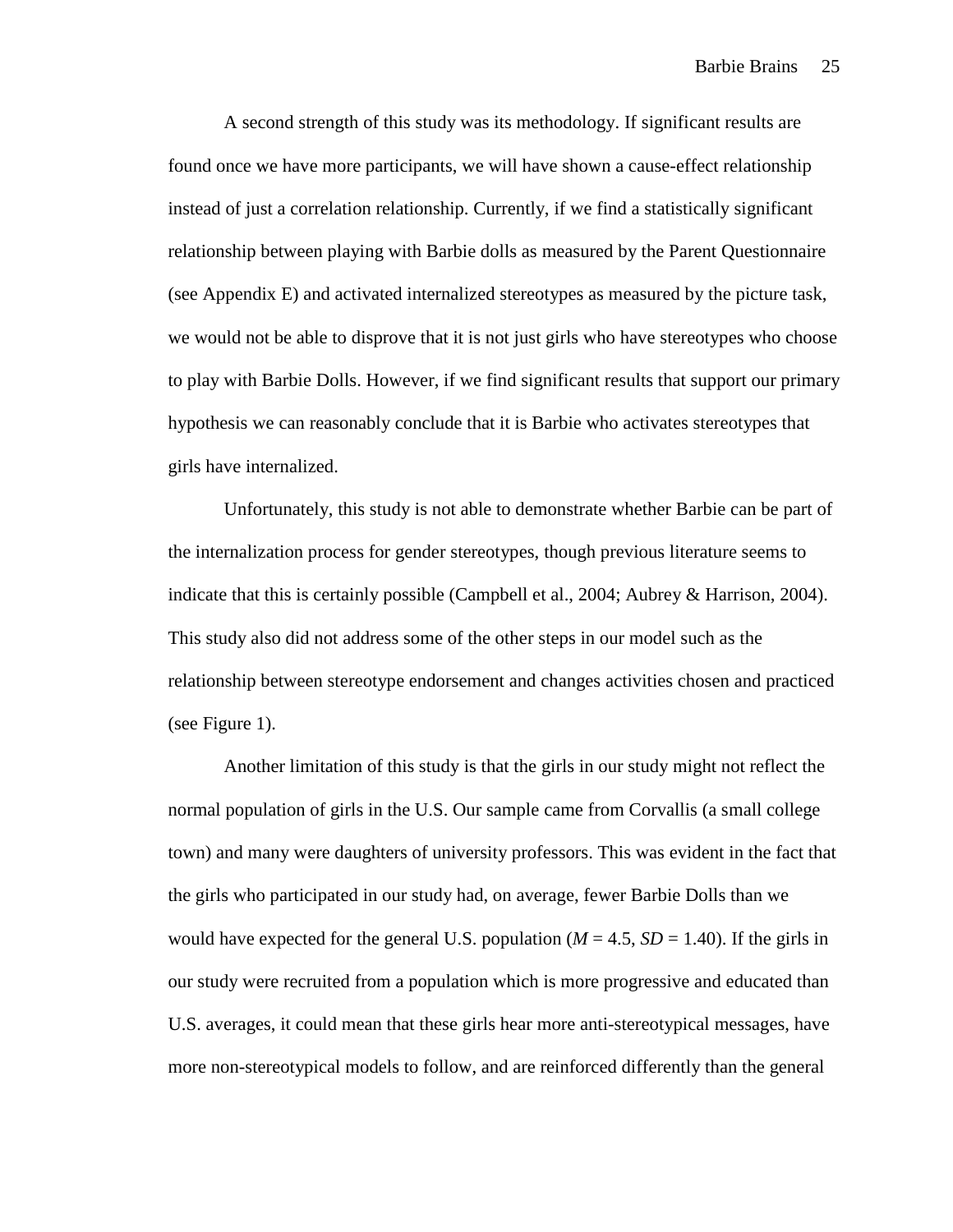population. If this is the case, they might not be as affected by Barbie; in a way, they might have been inoculated somewhat from her influence.

## *Future studies*

This study is the first of many studies which are needed to explore the concepts discussed in this paper. First, future studies should test other steps in this model to determine if Barbie Dolls (or other gender-specific toys) can have long term effects on the children who play with them. Secondly, we need to investigate which aspect of Barbie is responsible for the short-term exposure effects. It could be that Barbie's image makes gender stereotypes more salient when girls play with them or it could be the way that girls are expected to play with Barbie (imaginative play which highlights female gender roles; Kuther & McDonald, 2004). Thirdly, while this study used both a career Barbie and a fashion Barbie, we do not yet have enough participants to fully understand if there is any difference in the effect of playing with one rather than the other. Finally, additional studies are also needed to further explore the other detrimental effects of fashion dolls.

#### *Conclusion*

Lytton and Romney's (1991) meta-analysis found that the only gender difference in how parents socialized their children was the toys they encouraged, with a moderate effect size of 0.34 (as cited in Helgeson, 2009). Barbie is not the only toy whose marketing is gender-specific, and she is not the only toy which is given primarily only to boys or only to girls by parents, relatives, and friends. Generally, Legos and action figures are marketed towards boys, while Easy-Bake Ovens and make-up kits are marketed to girls. If exposure to Barbie has the effect of lowering self-perceived ability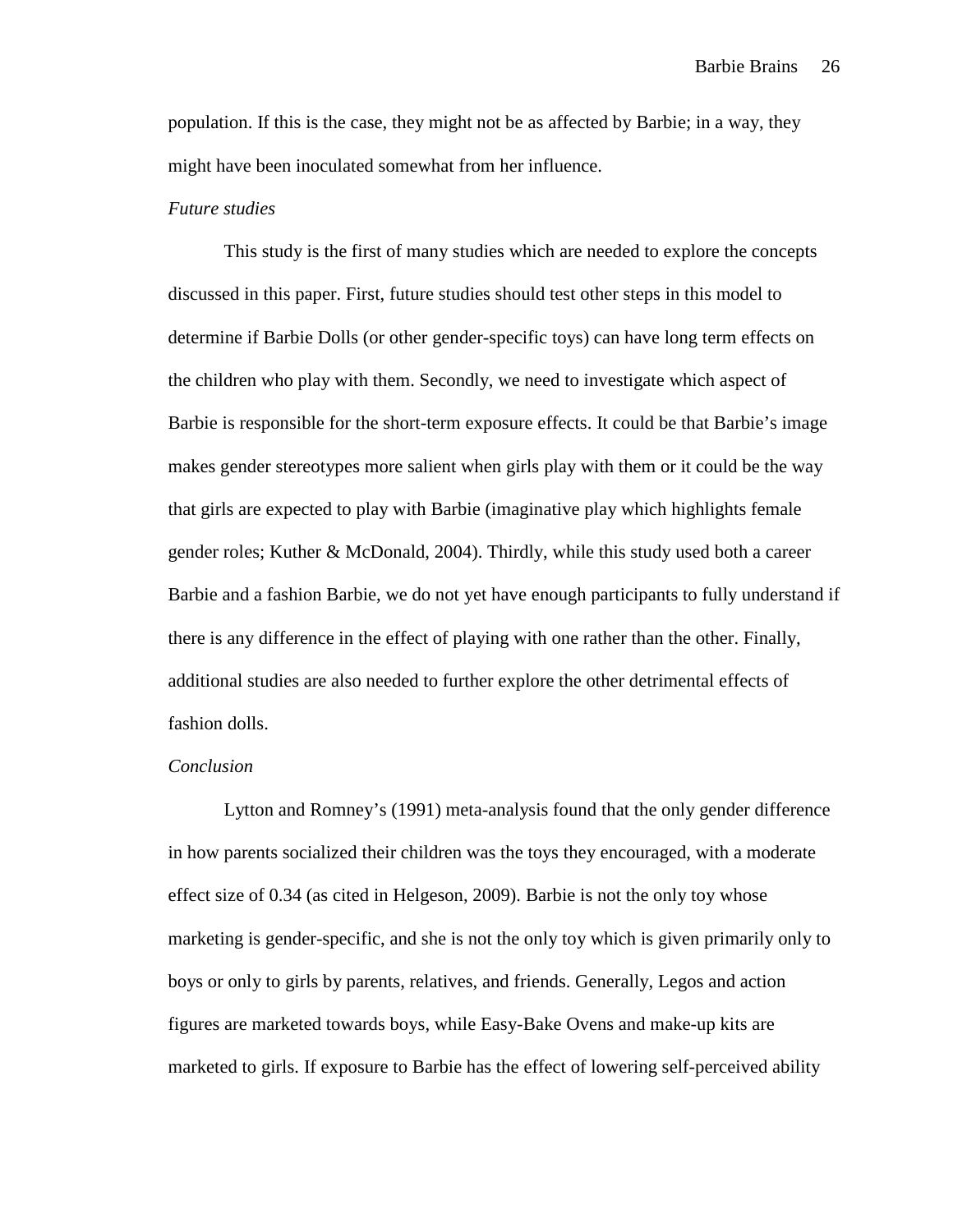and making gender stereotypes more salient, opportunity gaps may emerge between those who played with Barbie during childhood and those who did not. If exposure to Barbie can create a gap, imagine the effect of surrounding children with gender-specific toys for their entire childhood.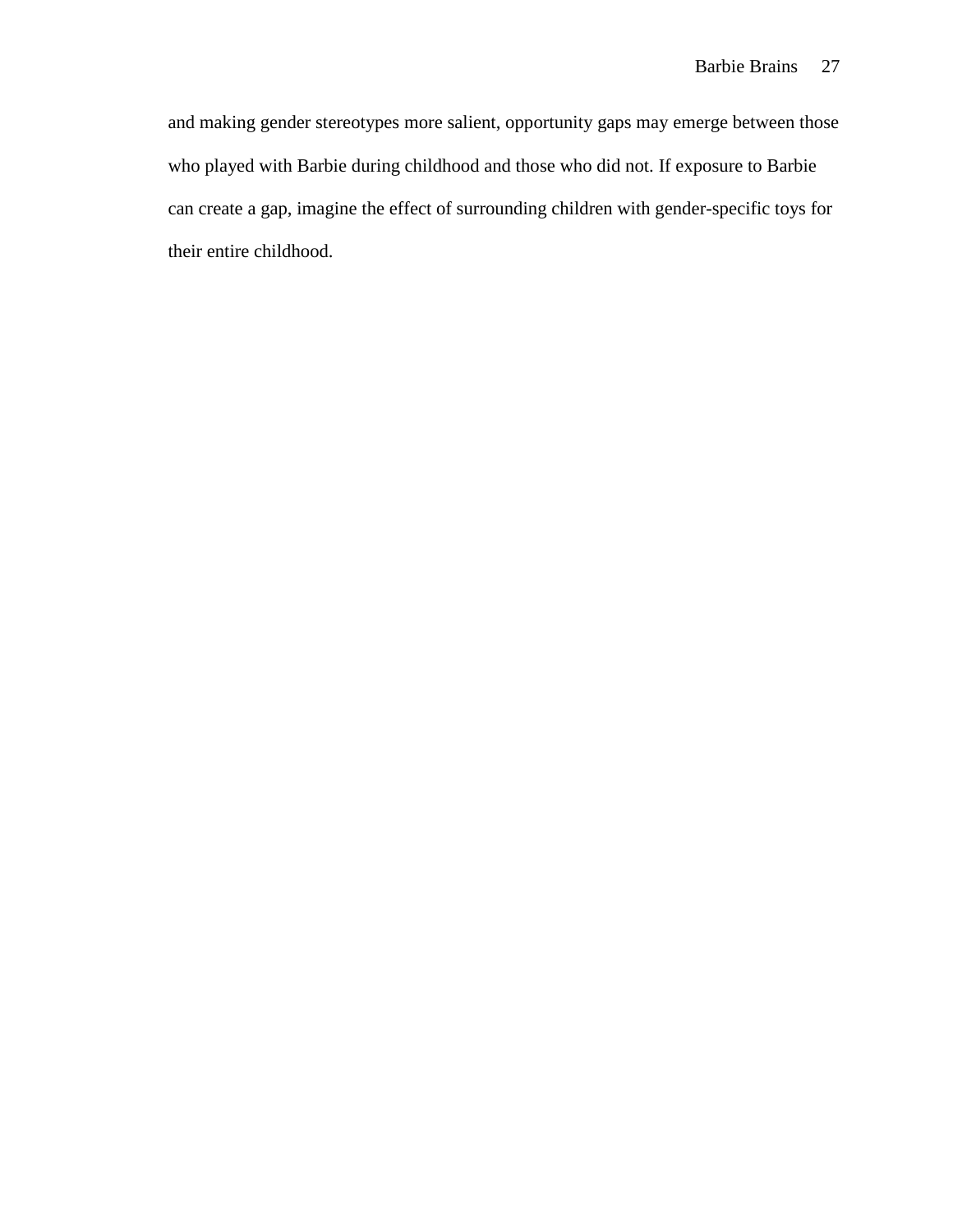#### References

- Atance, C. M. & Meltzoff, A. N. (2005). My future self: Young children's ability to anticipate and explain future states*. Cognitive Development, 20,* 341-361.
- Aubrey, J. S. & Harrison, K. (2004). The gender-roll content of children's favorite television programs and its links to their gender-related perceptions. *Media Psychology, 6,* 111-146.
- Brownell, K. D. & Napolitoano, M. A. (1995). Distorting reality for children: Body size proportions of Barbie and Ken dolls. *International Journal of Eating Disorders, 18*(3), 295-298.
- Bureau of Labor Statistics. (2008). *Employed persons by detailed occupation, sex, race, and Hispanic or Latino ethnicity.* Retrieved February 22, 2009, from Bureau of Labor Statistics Web site: http://www.bls.gov/cps/cpsaat11.pdf
- Campbell, A., Shirley, L., & Candy, J. (2004). A longitudinal study of gender-related cognition and behavior. *Developmental Science, 7*(1), 1-9.
- Chalabaev, A., Sarrazin, P., & Fontayne, P. (2009). Stereotype endorsement and perceived ability as mediators of the girls' gender orientation-soccer performance relationship. *Psychology of Sport and exercise, 10,* 297-299.
- Denissen, J. J. A., Zarrett, N. R., & Eccles, J. S. (2007). I like to do it, I'm able, and I know I am: Longitudinal couplings between domain-specific achievement, selfconcept, and interest. *Child Development, 78,* 430-447.
- Dittmar, H., Halliwell, E., & Ive, S. (2006). Does Barbie make girls want to be thin? The effect of experimental exposure to images of dolls on the body image of 5- to 8 year-old girls. *Developmental Psychology, 42*(2), 283-292.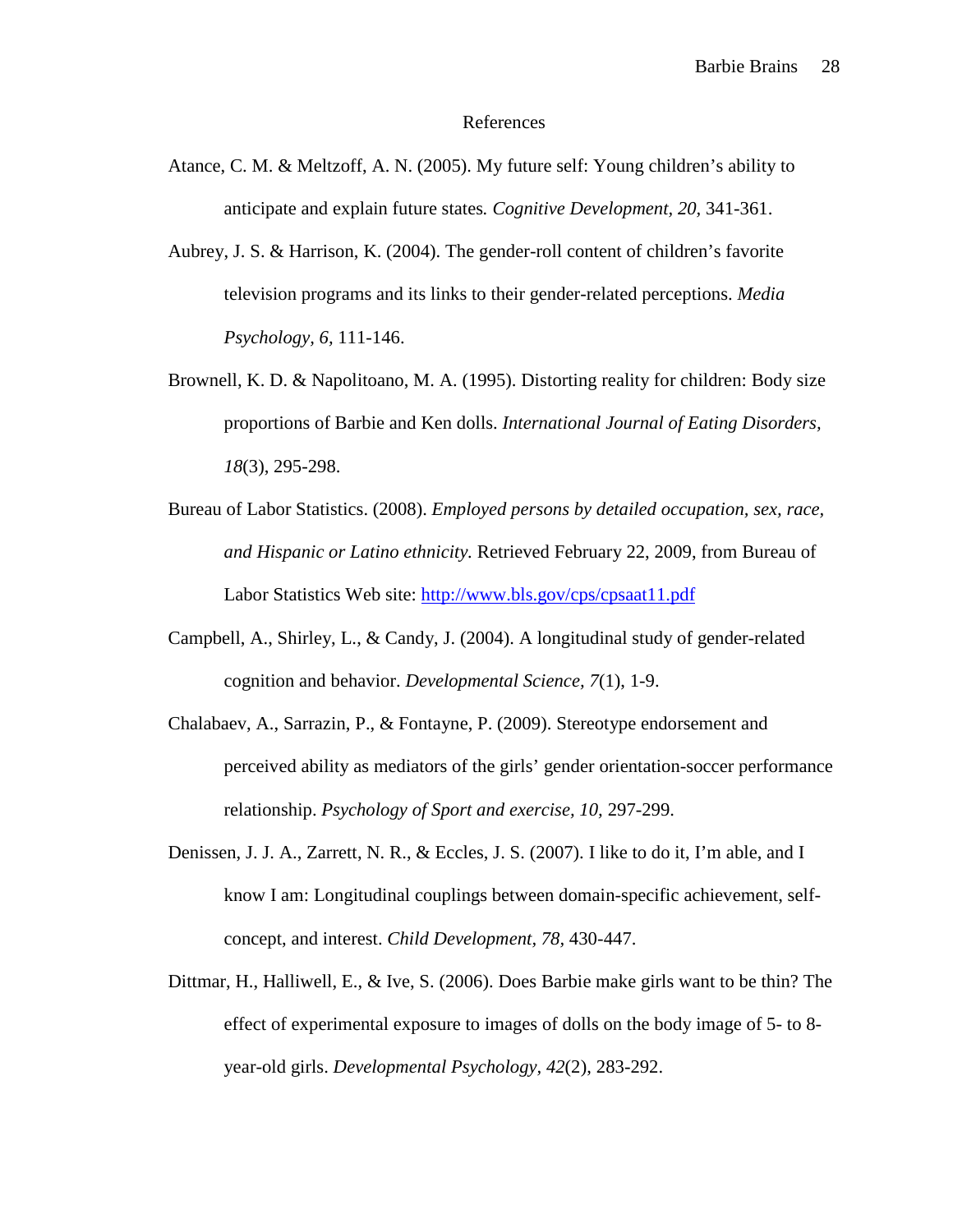- Helgeson, V. S. (2009). *Psychology of gender: Third edition*. Upper Saddle River, NJ: Pearson Education, Inc.
- Kuther, T. L. & McDonald, E. (2004). Early adolescents' experiences with, and views of, Barbie. *Adolescence, 39*, 39-51.
- National Eating Disorders Association. (2005). *Statistics: Eating disorders and their precursors.* Retrieved May 1, 2009, from National Eating Disorders Association Web site: http://www.nationaleatingdisorders.org
- Neuville, E. & Croizet, J. (2007). Can salience of gender identity impair math performance among 7-8 years old girls The moderating role of task difficulty. *European Journal of Psychology of Education, 12*(3), 307-316.
- Radford, B. (2007). Barbie vs. Her Critics: defending the doll so many love to hate. *Playthings.* 18.
- Steele, C. M. (1997). A threat in the air: How stereotypes shape intellectual identity and performance. *American Psychologist, 52*(6), 613-629.
- Turkel, A. R. (1998). All about Barbie: Distortions of a transitional object. *Journal of The American Academy of Psychoanalysis, 26*(1), 165-177.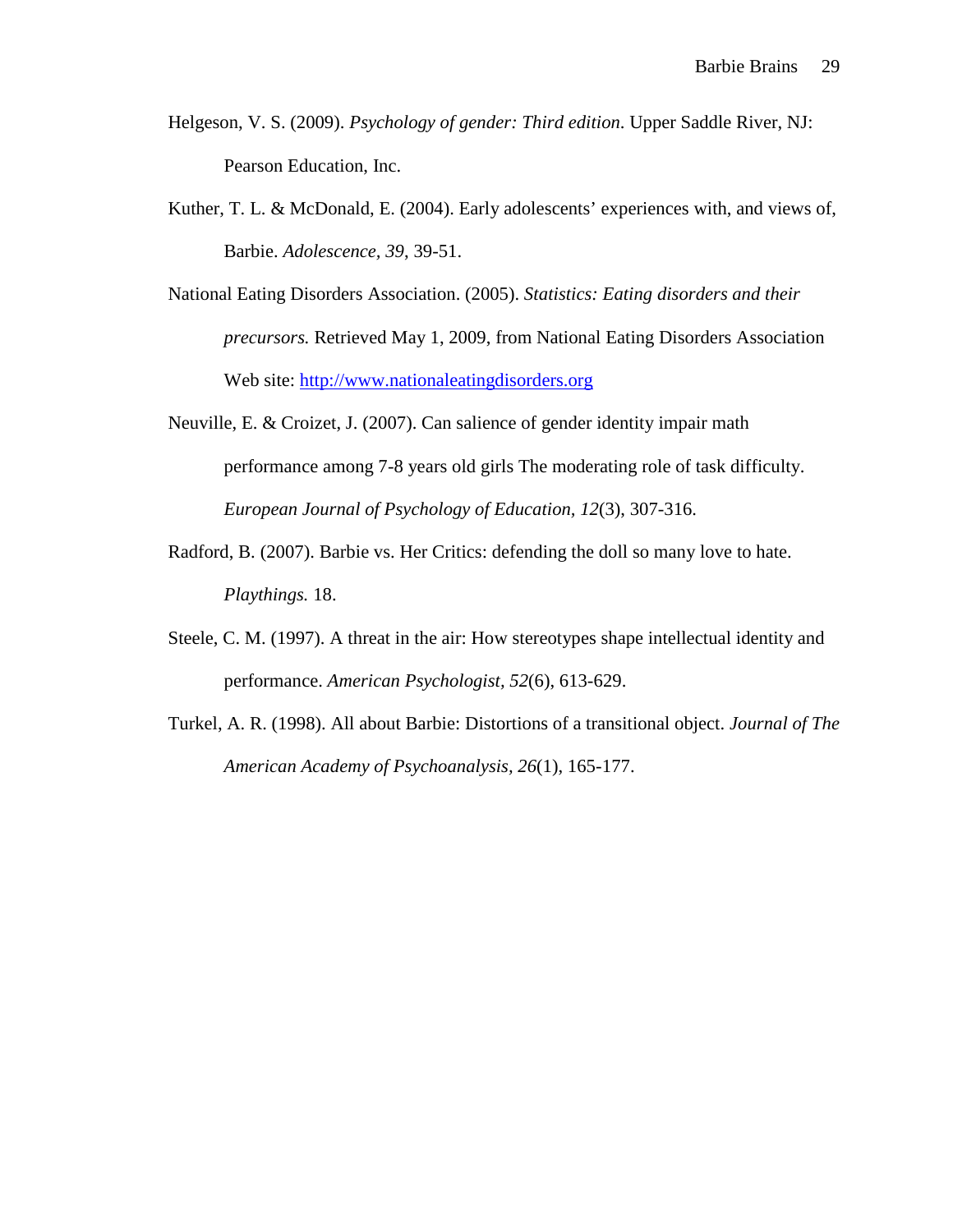# Barbie Brains 30

Appendix A

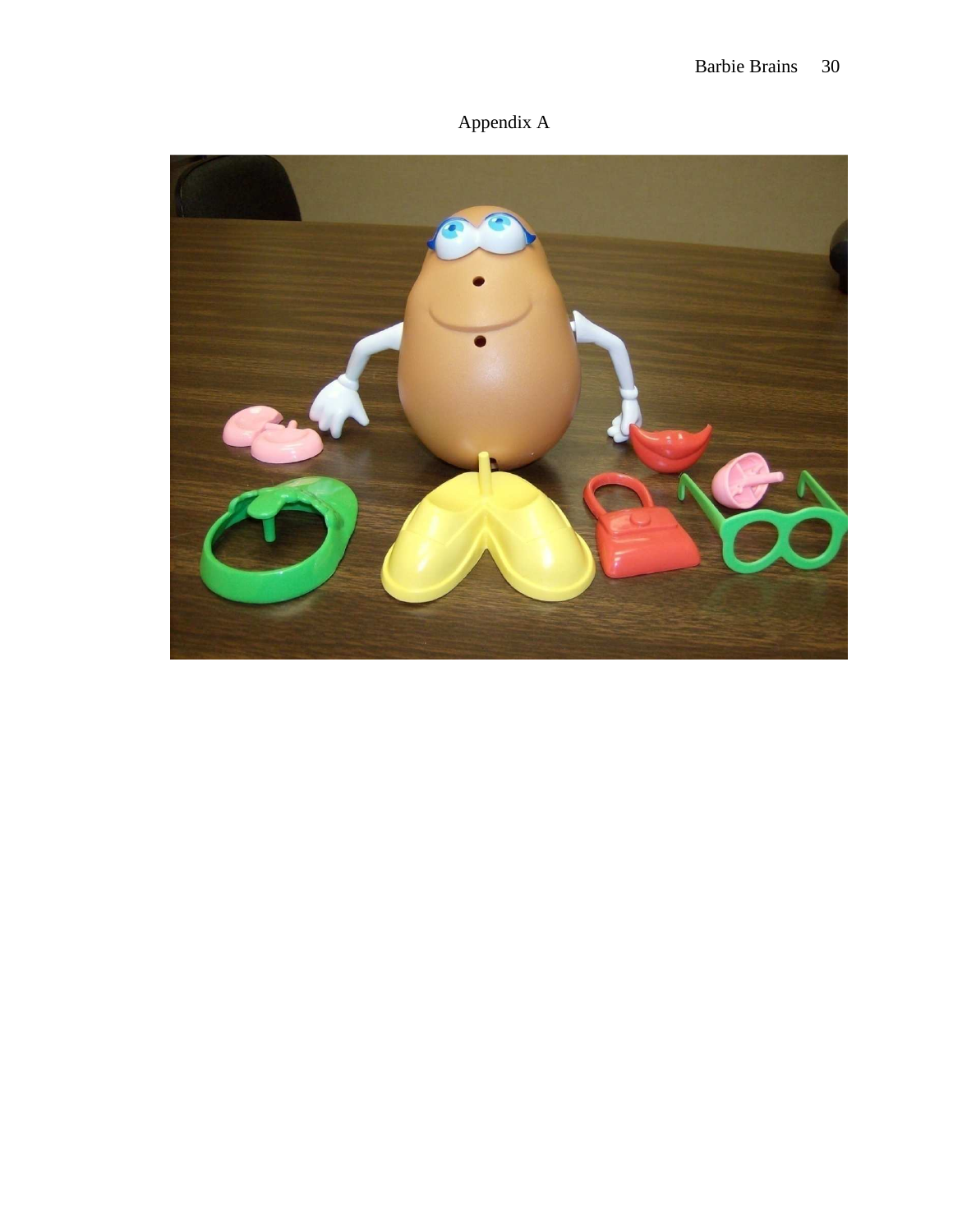Appendix B

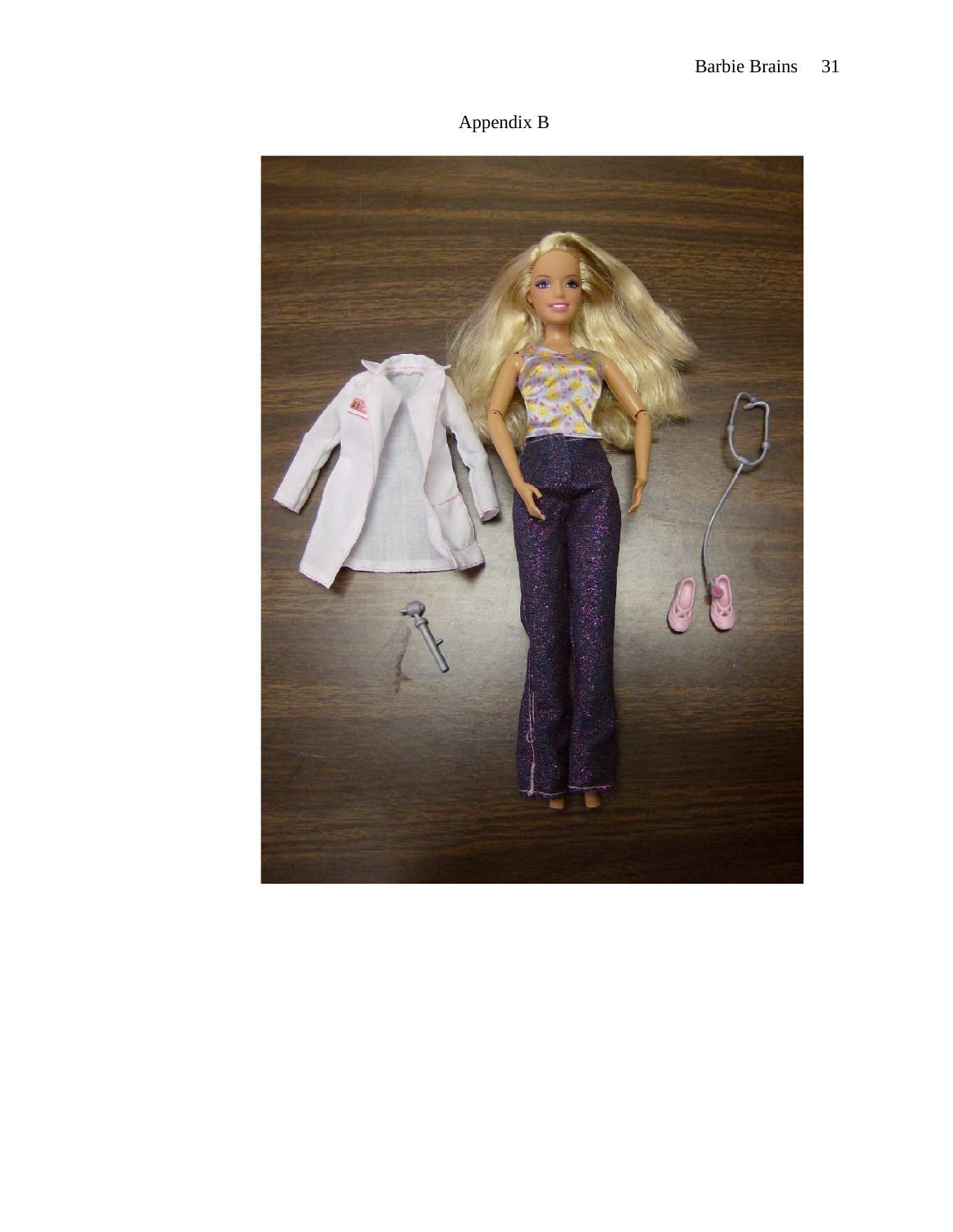

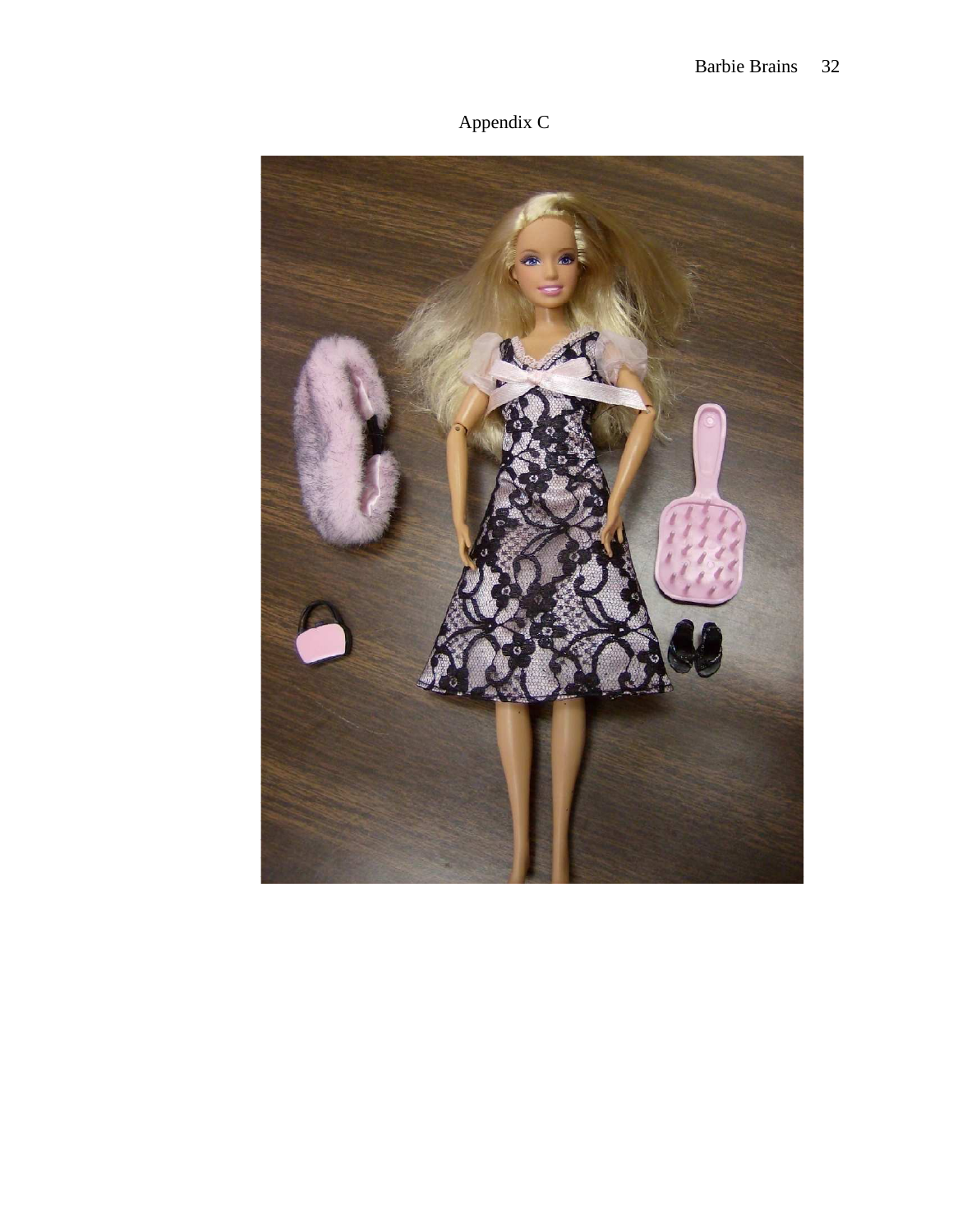# Appendix D

Child questionnaire Toy: Toy: Coding Number:

The RA1 (the one who sat in the room while the child was playing) will ask the following questions orally to the child once the five minutes of playtime are over and record the answers.

1. Now that you have played with *(name of toy)*, I'd like to ask you some questions. Did you like playing with *(name of toy)*? Yes No

\_\_\_\_\_\_\_\_\_\_\_\_\_\_\_\_\_\_\_\_\_\_\_\_\_\_\_\_\_\_\_\_\_\_\_\_\_\_\_\_\_\_\_\_\_\_\_\_\_\_\_\_\_\_\_\_\_\_\_\_\_\_\_\_\_\_\_\_\_\_\_ \_\_\_\_\_\_\_\_\_\_\_\_\_\_\_\_\_\_\_\_\_\_\_\_\_\_\_\_\_\_\_\_\_\_\_\_\_\_\_\_\_\_\_\_\_\_\_\_\_\_\_\_\_\_\_\_\_\_\_\_\_\_\_\_\_\_\_\_\_\_\_

2. Why? (or why not)?

3. When you are a grown up do you want to have a job? Yes No *(use 4(a and b) or 5 based on answer)* 

\_\_\_\_\_\_\_\_\_\_\_\_\_\_\_\_\_\_\_\_\_\_\_\_\_\_\_\_\_\_\_\_\_\_\_\_\_\_\_\_\_\_\_\_\_\_\_\_\_\_\_\_\_\_\_\_\_\_\_\_\_\_\_\_\_\_\_\_\_\_\_\_

\_\_\_\_\_\_\_\_\_\_\_\_\_\_\_\_\_\_\_\_\_\_\_\_\_\_\_\_\_\_\_\_\_\_\_\_\_\_\_\_\_\_\_\_\_\_\_\_\_\_\_\_\_\_\_\_\_\_\_\_\_\_\_\_\_\_\_\_\_\_\_\_

4a*. (If yes)* What job do you think you will have?\_\_\_\_\_\_\_\_\_\_\_\_\_\_\_\_\_\_\_\_\_\_\_\_\_\_\_\_\_\_\_\_

4b. If you could have any job, what job do you think you would like best?

5. *(If no)* How would you like to spend your time when you are a grown up?

6a. *(Put cutouts in front of child)* Is one of these figures a woman? Y N Which one? *(Did the child point to the skirted figure?)* Y N 6b. Is one of these figures a man? Y N Which one? *(Did the child point to the pants figure?)* Y N

7*. (Put a picture in front of the child and give them the instructions. The pictures should be shuffled to ensure random order.)* I'm going to put pictures of places where people work, like this one, in front of you and I want you to put those cutouts on the picture to show me which one you think works there. You can put this one on the picture *(put one of the cutouts on the picture and then take it off)*, or this one on the picture *(put the other cutout on the picture and then take it off).* Now this picture is of a who do you think works there? *(If the child is having difficulty, prompt them by pointing to each of them in turn and say "This one or this one?" Once the child has made their choice, record the picture and the choice and move onto the next picture).* 

| Picture | Choice (Male, Female, Both) |       |  |
|---------|-----------------------------|-------|--|
|         |                             | M F R |  |
|         |                             | M F R |  |
|         |                             | M F R |  |
|         |                             | M F R |  |
|         |                             | M F R |  |
|         | M                           | F R   |  |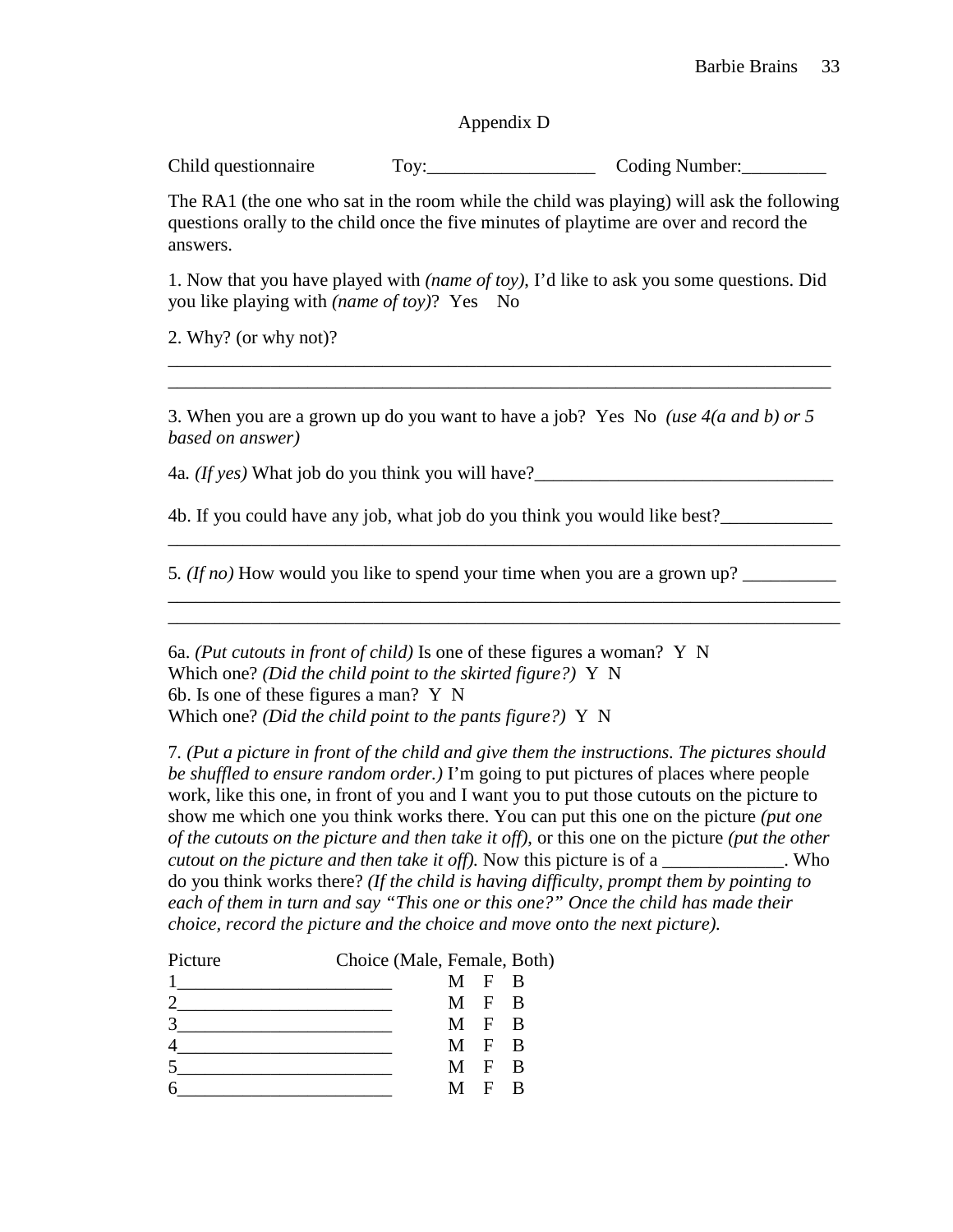|                    | M | $\mathbf{F}$ | B |
|--------------------|---|--------------|---|
| 8                  | M | $\mathbf{F}$ | B |
| $9$ <sub>___</sub> | M | $\mathbf{F}$ | B |
| 10                 | M | $\mathbf{F}$ | B |
| 11                 | M | $\mathbf{F}$ | B |
| 12                 | M | $\mathbf{F}$ | B |
| 13                 | M | $\mathbf{F}$ | B |
| 14 \               | M | $\mathbf{F}$ | B |
|                    | M | $\mathbf F$  | B |
| 16                 | M | $\mathbf{F}$ | B |
| 17                 | M | $\mathbf{F}$ | B |
|                    | M | $\mathbf{F}$ | B |
| 19                 | М | $\mathbf{F}$ | B |

8. I'm going to read you the name of a job and then ask you if you think you could do that job when you grow up and if a boy could do that job when they grow up. *(Change the "you"/"a boy" order based on a coin flip done before the participants arrive. Start*  with the highlighted career and then move in the direction of the arrow (up or down). *Indicate here which was read asked first: "you"/"a boy".)* 

A doctor is someone who makes sick people better. Doctor. Can (you) be a doctor when (you) grow up? Y N Can (a boy) be a doctor when (he) grows up?  $Y \ N$ 

A veterinarian helps sick pets get better. Veterinarian. " Y N " Y N

A nurse helps a doctor make sick people better. Nurse: Y N Y N

A pilot flies an airplane. Pilot: Y N Y N

A flight attendant helps us when we're flying on an airplane. Flight Attendant: Y N Y N

An engineer helps design things like computers and bridges. Engineer: Y N Y N

A scientist discovers how things work and learns more about them. Scientist: Y N Y N

A teacher helps us learn. Teacher: Y N Y N

A manager asks people to do things so that everyone works together. Manager: Y N Y N

A librarian helps people use the library.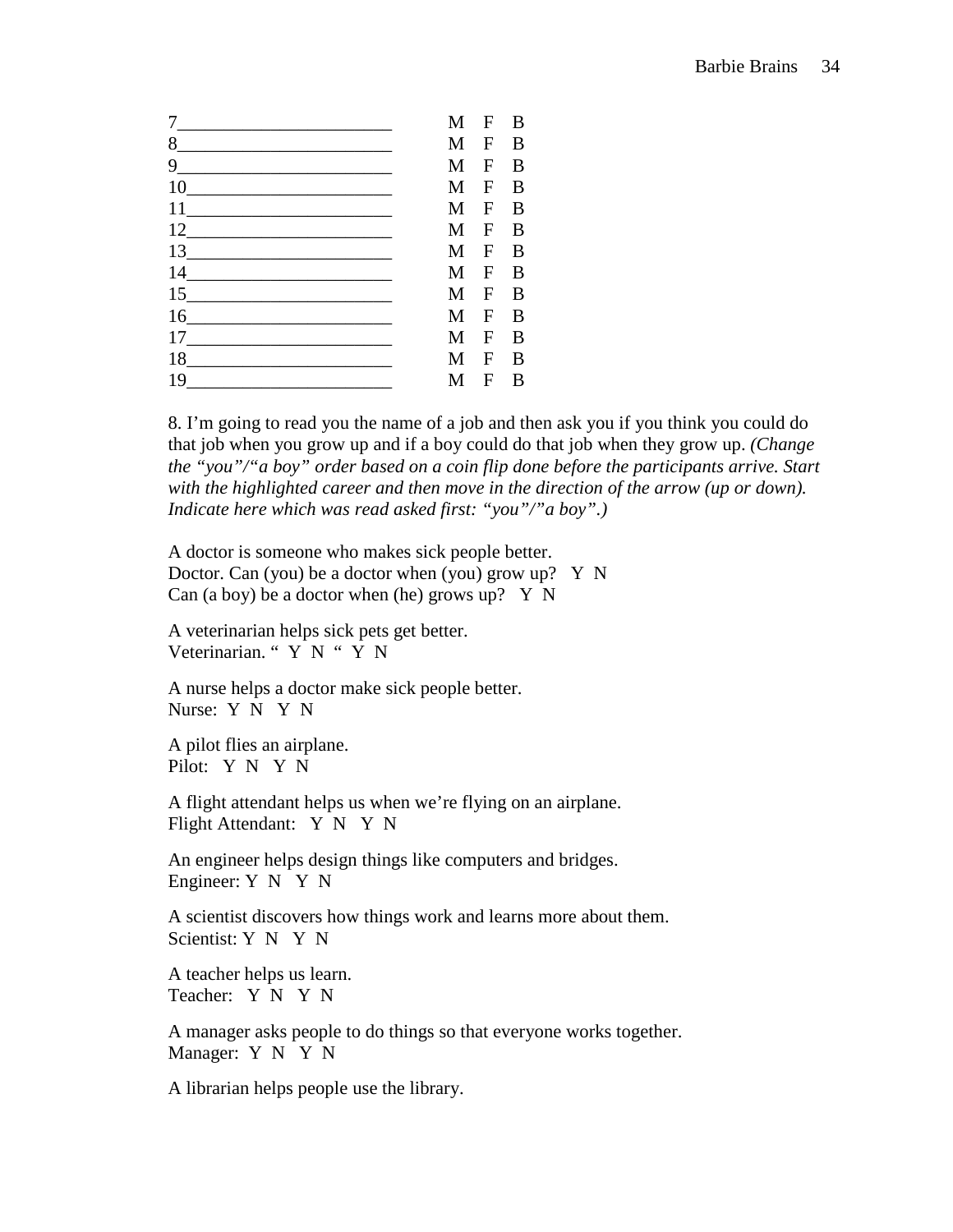Librarian: Y N Y N

A lawyer makes sure people get treated fairly. Lawyer: Y N Y N

A politician helps run the government. Politician: Y N Y N

An athlete plays sports. Athlete: Y N Y N

A police officer helps keep us safe. Police Officer: Y N Y N

A musician plays instruments. Musician: Y N Y N

An artist paints, draws, makes sculptures, or makes some other type of art. Artist: Y N Y N

A food server is someone who brings people food at a restaurant. Food Server: Y N Y N

A construction worker makes and fixes buildings. Construction Worker: Y N Y N

A parent who stays at home to take care of kids: Y N Y N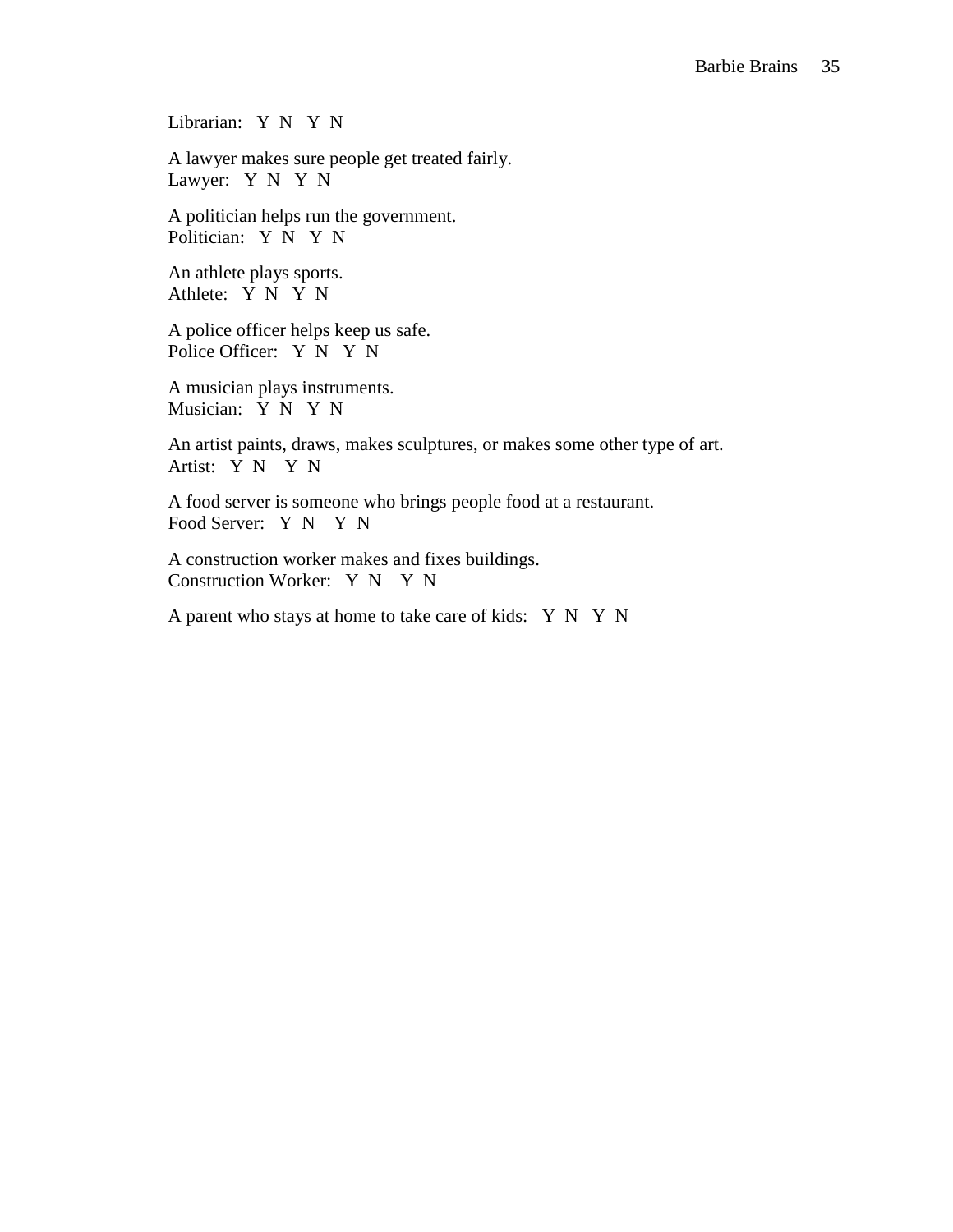# Appendix E

Parent Questionnaire Toy: Tog Coding Number:

Today's Date\_\_\_\_\_\_\_\_\_\_\_\_\_\_\_\_\_\_\_\_\_

Please answer the following questions to the best of your knowledge. Feel free to leave a question blank if you are uncomfortable answering or do not know the answer. When the questionnaire refers to "your child" please answer the question about the child who is participating in this study.

1. Please list the jobs that your child has been exposed to (your job, your significant other's job, aunts, uncles, family friends, etc.):

| Job                                                                                                                                                | Relationship to child | Gender                                                                               |
|----------------------------------------------------------------------------------------------------------------------------------------------------|-----------------------|--------------------------------------------------------------------------------------|
|                                                                                                                                                    |                       |                                                                                      |
|                                                                                                                                                    |                       |                                                                                      |
|                                                                                                                                                    |                       |                                                                                      |
|                                                                                                                                                    |                       |                                                                                      |
| 2. If your child is in school, what grade are they in?<br><u>Letting</u> the same school and the same school of the school what grade are they in? |                       |                                                                                      |
| 3. What is your child's birth date? $\frac{1}{\sqrt{2}}$                                                                                           |                       |                                                                                      |
|                                                                                                                                                    |                       |                                                                                      |
|                                                                                                                                                    |                       | 5. How many Barbie dolls does your child own?_________ (If zero skip to question 7). |
| 6. How often, by your estimate, does she play with them?<br>$\Box$ At least once a day<br>$\Box$ A few times a week                                |                       |                                                                                      |
| $\Box$ Once a week<br>$\Box$ A few times a month                                                                                                   |                       |                                                                                      |
| $\Box$ Once a month<br>Less than once a month                                                                                                      |                       |                                                                                      |
| Never                                                                                                                                              |                       |                                                                                      |

7. By your estimate, how many hours of TV does your child watch per week?\_\_\_\_\_\_\_\_\_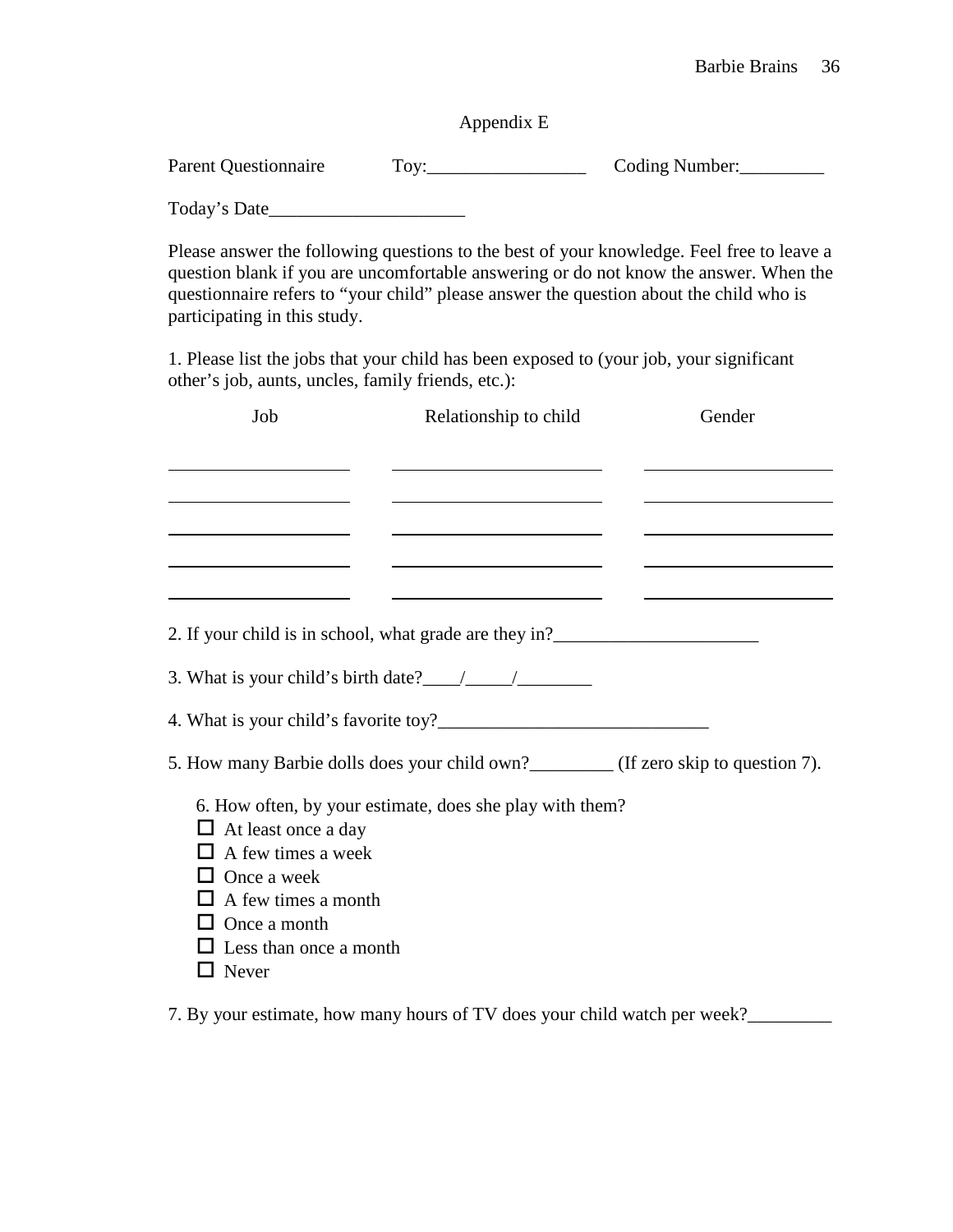# Table 1

|                        | Stereotypical Res. |              | Non-Stereotypical Res. |       |        |       |
|------------------------|--------------------|--------------|------------------------|-------|--------|-------|
| <b>Toy Condition</b>   | Male               | Female Total |                        | Male  | Female | Total |
| Jane Potato Head       |                    |              |                        |       |        |       |
| Mean %                 | 58.33              | 76.67        | 64.44                  | 26.67 | 45.00  | 38.89 |
| <b>Std. Deviation</b>  | 29.94              | 15.06        | 17.21                  | 20.66 | 29.50  | 18.58 |
| <b>Combined Barbie</b> |                    |              |                        |       |        |       |
| Mean %                 | 59.00              | 74.00        | 64.00                  | 36.00 | 56.00  | 49.33 |
| <b>Std. Deviation</b>  | 31.07              | 25.03        | 21.36                  | 32.38 | 30.98  | 23.98 |

# *Mean Percentage of Positive Responses in Picture Task*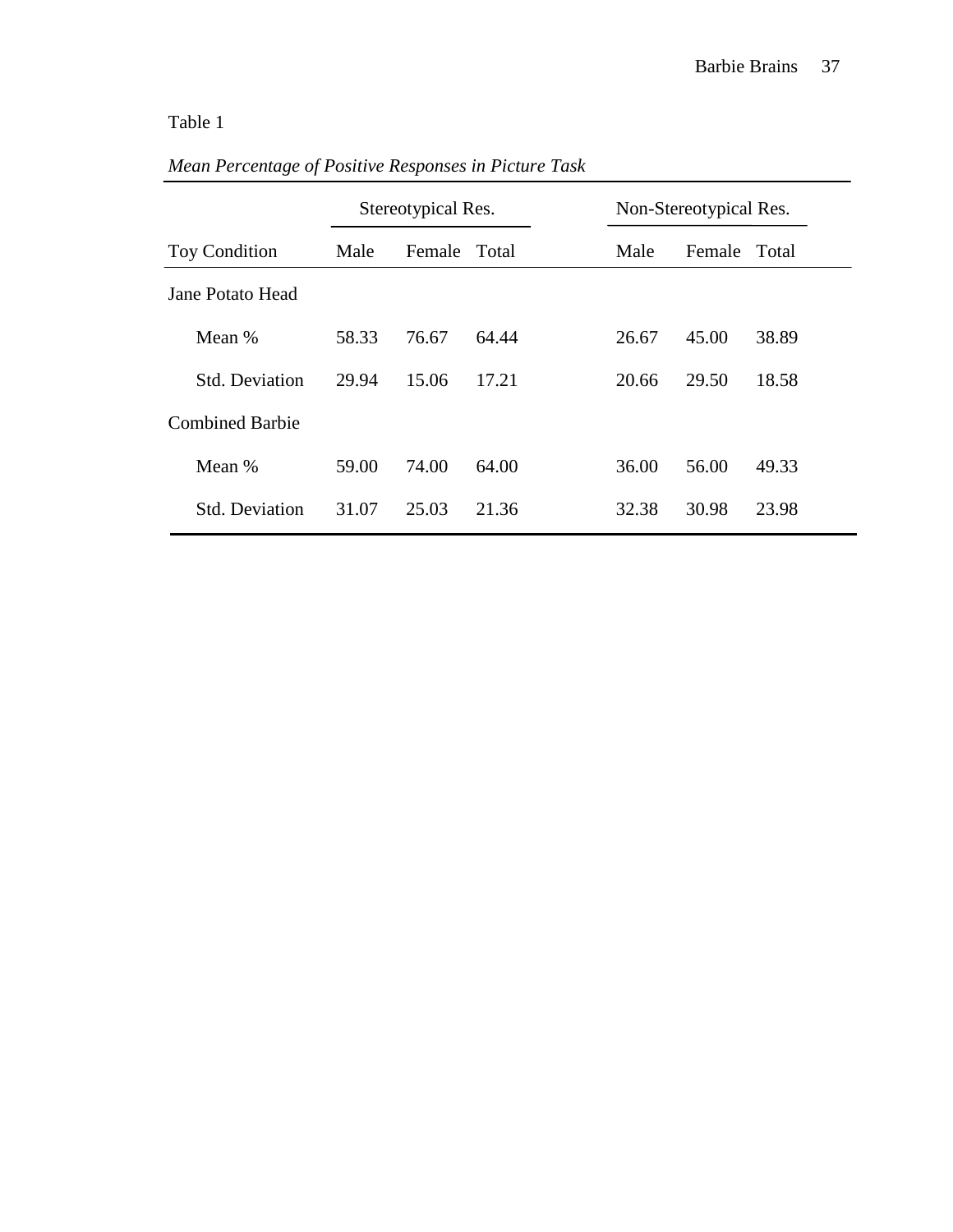# Table 2

| <b>Toy Condition</b>   | Stereotypical<br>Jobs | Non-Stereotypical<br>Jobs | Total |
|------------------------|-----------------------|---------------------------|-------|
| Jane Potato Head       |                       |                           |       |
| Mean %                 | 81.11                 | 93.33                     | 83.33 |
| <b>Std. Deviation</b>  | 25.09                 | 8.43                      | 24.78 |
| <b>Combined Barbie</b> |                       |                           |       |
| Mean %                 | 74.67                 | 87.33                     | 70.53 |
| <b>Std. Deviation</b>  | 32.93                 | 16.76                     | 39.24 |

# *Mean Percentage of Positive Responses in Question Task*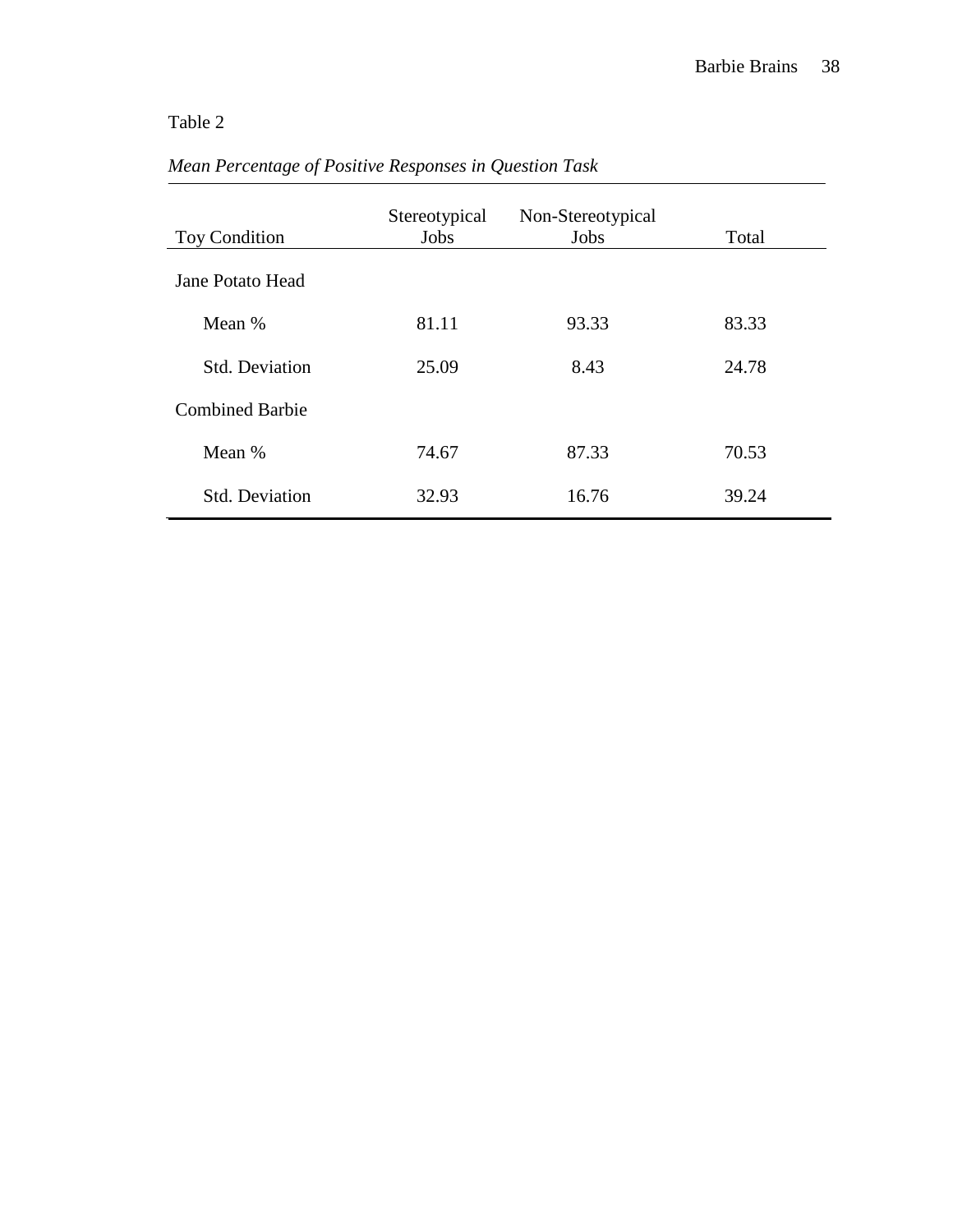# Figure Captions

*Figure 1*. Model of theorized pathway from play with Barbie to opportunity gaps.